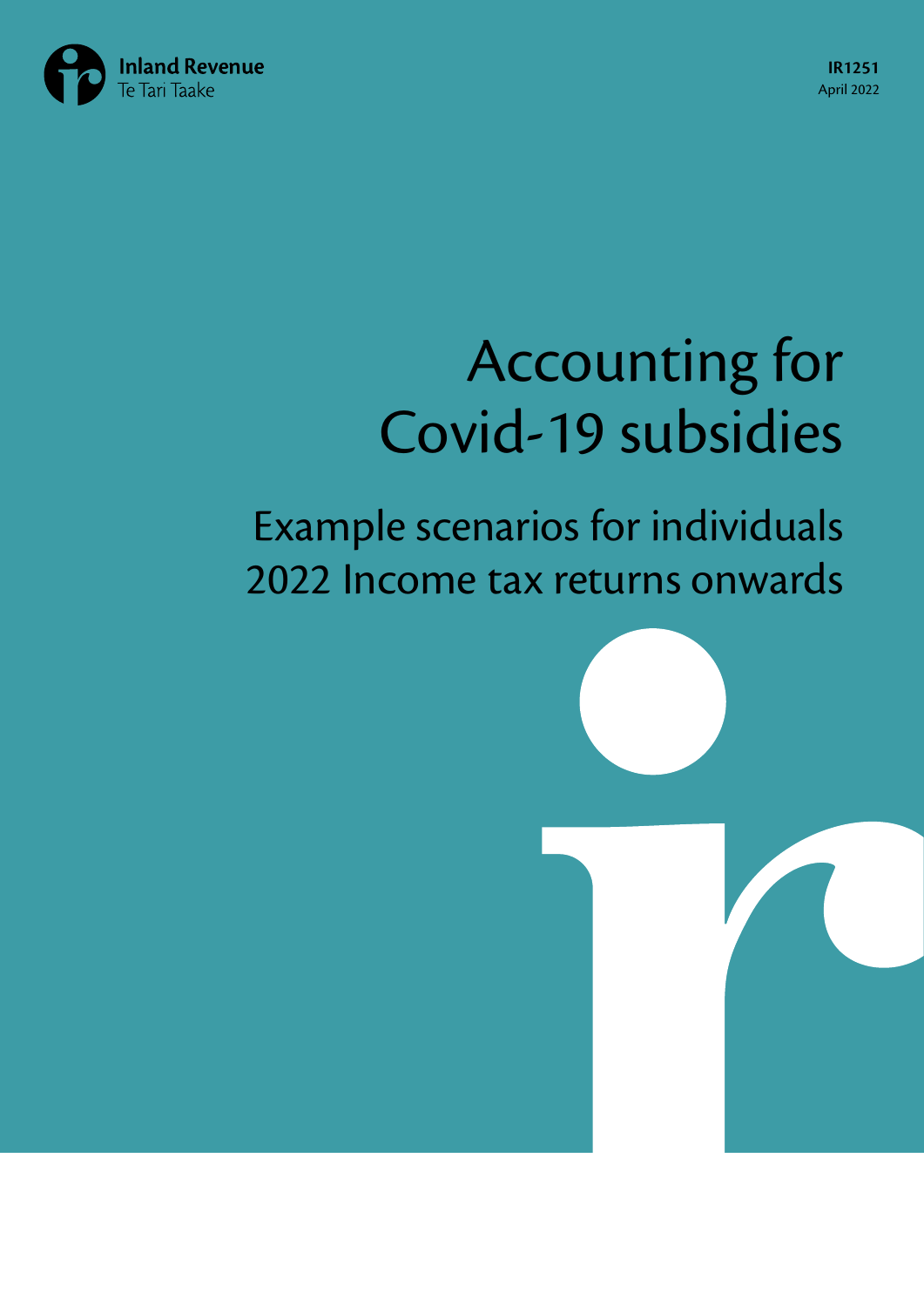### <span id="page-1-0"></span>**Abbreviations**

| <b>MSD</b>                | Ministry of Social Development         |
|---------------------------|----------------------------------------|
| <b>MCH</b>                | Ministry of Culture & Heritage         |
| <b>WSS</b>                | Wage Subsidy Scheme                    |
| <b>LSS</b>                | Leave Support Scheme                   |
| <b>STAP</b>               | Short-term Absence Payment             |
| <b>CSERG</b>              | Cultural Sector Emergency Relief Grant |
| Taxable Covid-19 receipts | WSS, LSS, STAP and CSERG payments      |
| <b>RSP</b>                | Resurgence Support Payment             |
| <b>CSP</b>                | Covid Support Payment                  |
| <b>IITA</b>               | Individual Income Tax Assessment       |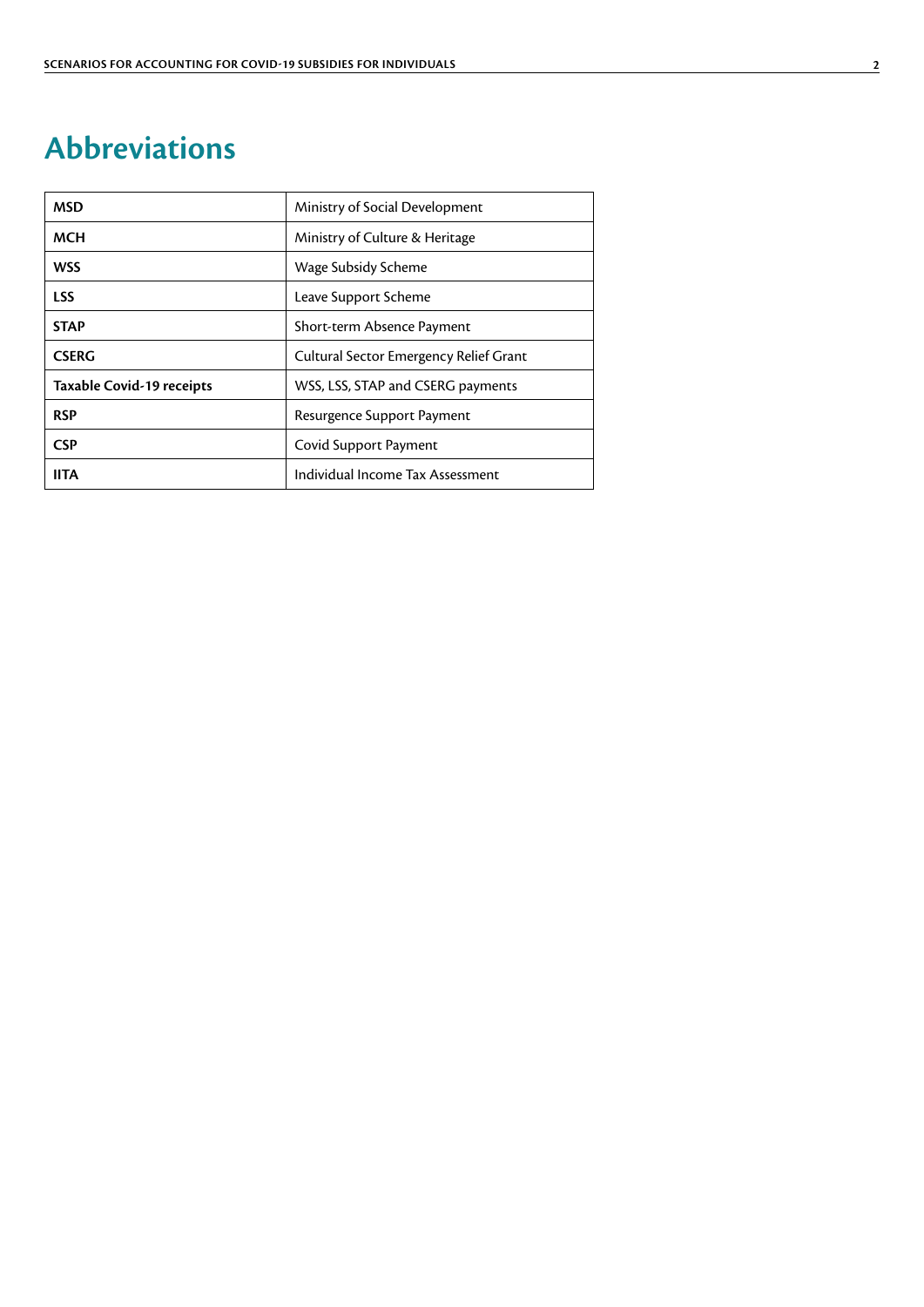### <span id="page-2-0"></span>**Introduction**

This guide provides information for self-employed persons and other individuals that received Covid-19 subsidies/payments and how these must be accounted for in their Individual Income Tax Assessment (IITA) for the 2022 year onwards<sup>1</sup>.

#### **Self-employed/other individuals**

Covid-19 Wage Subsidy Scheme (**WSS**), Leave Support Scheme (**LSS**), Short-term Absence Payment (**STAP**) and the Cultural Sector Emergency Relief Grant (**CSERG**) payments received by self-employed applicants are taxable income as it is a payment to replace personal loss of earnings (s CG 5B ITA07). These receipts must be reported in the **"Government subsidies"** field of their IITA.

For the 2022 year onwards, the WSS, LSS or STAP payments from the Ministry of Social Development will be pre-populated to the IITA. Individuals/Tax Agents will be required to check the amounts pre-populated to ensure they are correct. The Cultural Sector Emergency Relief Grant (**CSERG**) payments made by the Ministry of Culture & Heritage will not pre-populate to the returns and will be required to be **manually added** to the WSS/LSS/STAP amounts that have pre-populated.

The Resurgence Support Payment (**RSP**) and Covid Support Payment (**CSP**) are not taxable income (therefore must not be included in the Government subsidies field) however they must be applied to expenditure and the relevant expense must be reduced by the value of the payment(s) received.

Hereafter, the Covid-19 receipts that are taxable (WSS, LSS, STAP and CSERG) will be collectively referred to as **"Taxable Covid-19 receipts"**.

Information concerning the **spreading of income** (where the payment from MSD or MCH falls into both the 2021–22 income years<sup>2</sup>), **ACC** and **repayments** can be found on our website at **[ird.govt.nz/covid-19/business-and-organisations/employing-staff/financial-support/](http://ird.govt.nz/covid-19/business-and-organisations/employing-staff/financial-support/wage-subsidy-issues-for-self-employed) [wage-subsidy-issues-for-self-employed](http://ird.govt.nz/covid-19/business-and-organisations/employing-staff/financial-support/wage-subsidy-issues-for-self-employed)**

#### **Employers/Businesses**

The Covid-19 WSS, LSS and STAP receipts are treated as excluded income $^3$  (s CX 47 of the ITA07) and the portion of wage payments to staff subsidised by the WSS, LSS and/or STAP are not deductible (s DF 1(2) of the ITA07). The subsidies passed on are taxable in the hands of the employees – employers should continue to make standard deductions such as PAYE, Kiwisaver, student loan, child support etc.

#### **Employees**

WSS, LSS and STAP should have been passed on as salary/wages with PAYE and other deductions made. Where this has occurred, these will be included in their gross earnings which appear in their income profile and IITA.

#### **Disclaimer**

The example scenarios in this guide highlight the tax treatment of Covid-19 subsidy/grant receipts, but they do not provide guidance as to whether a business or individual is entitled to the underlying subsidy amount – either in full or a partial amount.

There may be instances where the businesses or individuals in the scenarios are not entitled to the Covid-19 subsidy/grant receipt and may be required to repay part or all of the subsidy/grant received.

Contact the Ministry of Social Development or Ministry of Culture & Heritage for further information on eligibility requirements and repayment obligations.

<sup>1</sup> Refer to the IR1251 guide (2021 version) for the treatment for the 2020 and 2021 years.

- <sup>2</sup> 1 April 2020 31 March 2021 and 1 April 2021 31 March 2022
- <sup>3</sup> Excluded income to the extent that the full wage subsidy amount is passed on to employees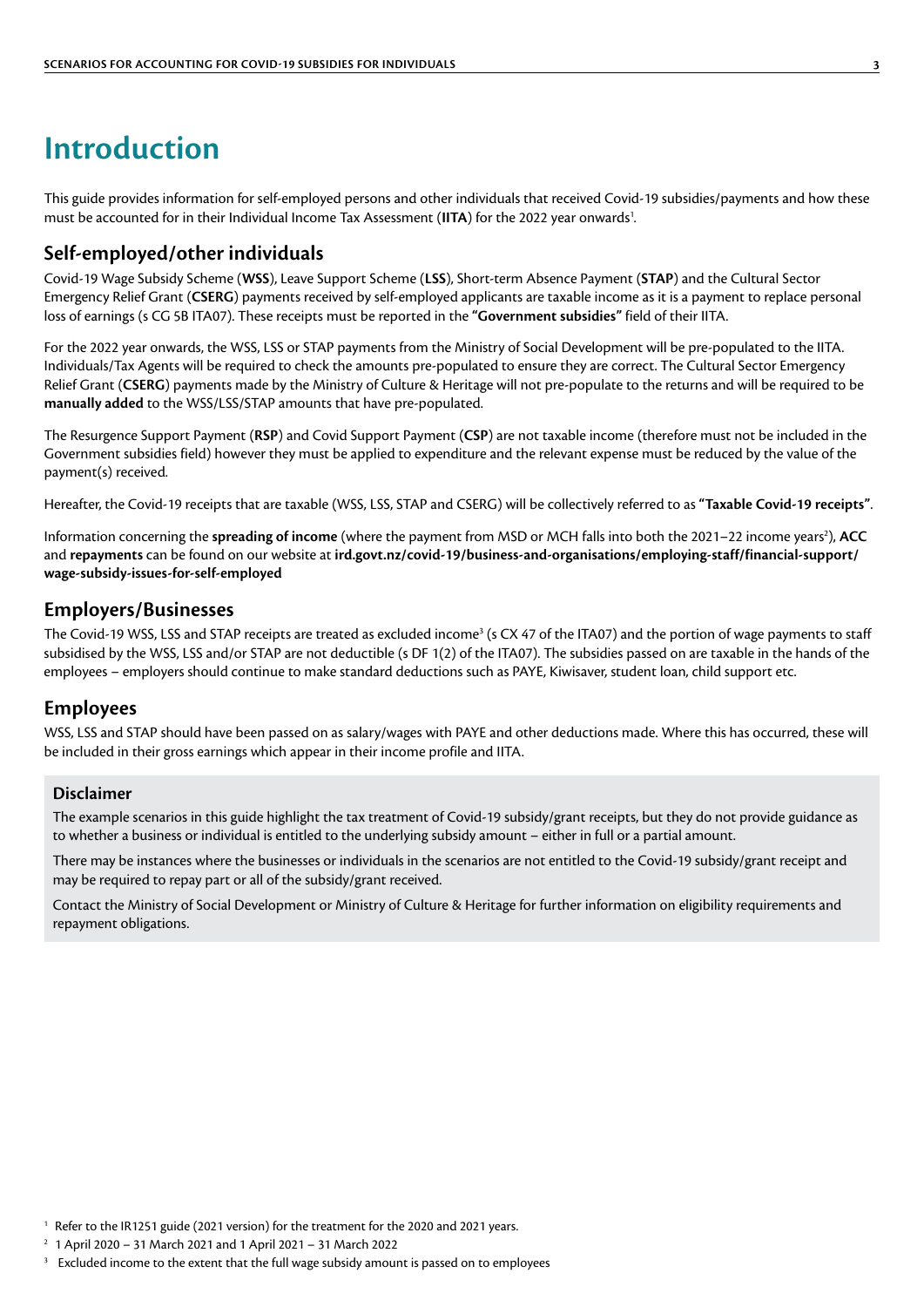### <span id="page-3-0"></span>**Summary table of Covid-19 payments**

| Covid-19 Scheme                                    |               | Taxable income - INC | Taxable income - GST |
|----------------------------------------------------|---------------|----------------------|----------------------|
| MSD Wage Subsidy Scheme (WSS)                      | Employer*     |                      |                      |
|                                                    | Self-employed |                      |                      |
| MSD Leave Support Scheme (LSS)                     | Employer*     |                      |                      |
|                                                    | Self-employed |                      |                      |
| MSD Short-term Absence Payment (STAP)              | Employer*     |                      |                      |
|                                                    | Self-employed |                      |                      |
| IR Resurgence Support Payment (RSP)                |               |                      |                      |
| IR Covid Support Payment (CSP)                     |               |                      |                      |
| MCH Cultural Sector Emergency Relief Grant (CSERG) | Self-employed |                      |                      |

\* Excluded income to the extent it was applied to salary/wages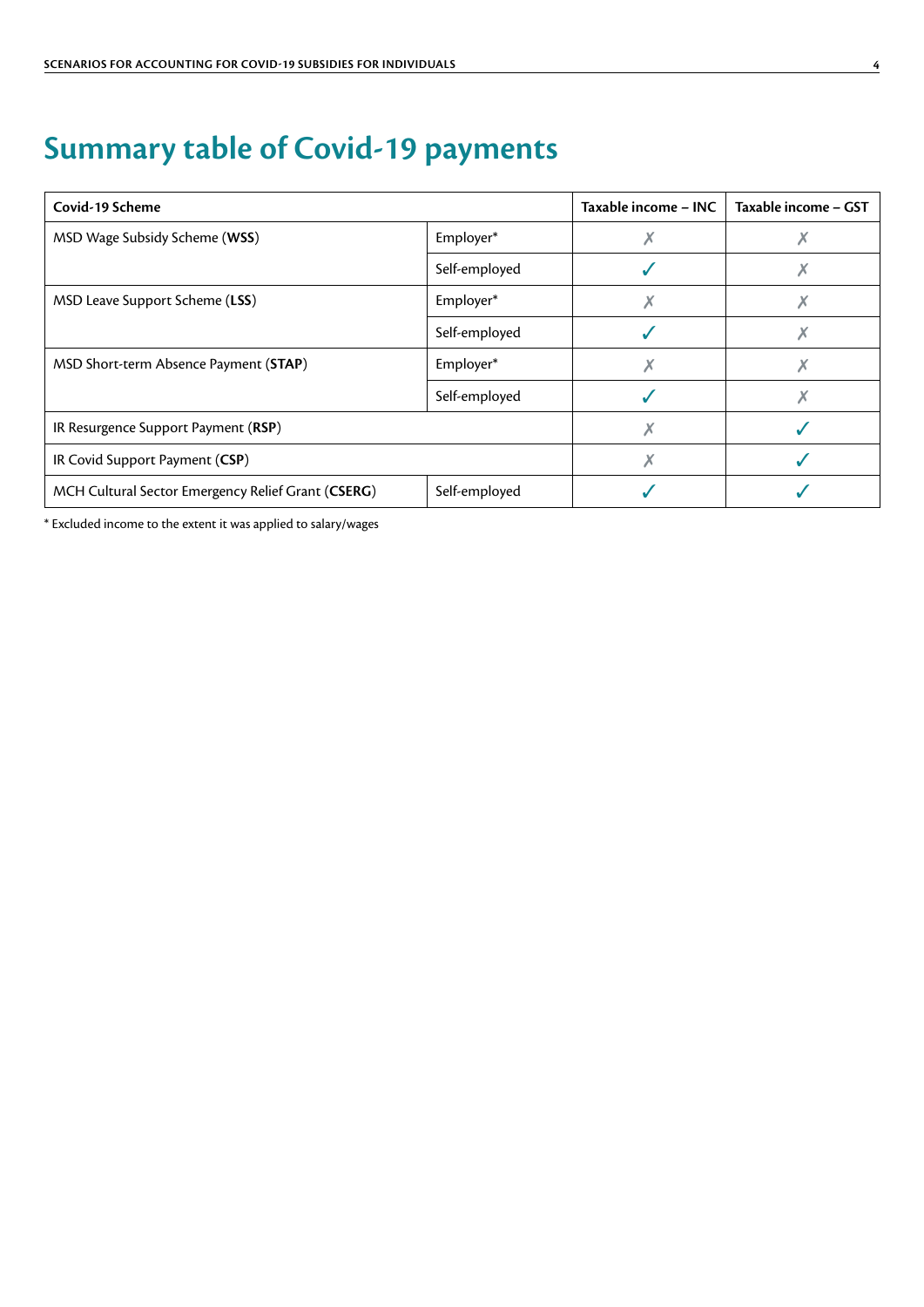### **Contents**

| Abbreviations                                                                                                                              | $\overline{2}$ |
|--------------------------------------------------------------------------------------------------------------------------------------------|----------------|
| Introduction                                                                                                                               | 3              |
| Summary table of Covid-19 payments                                                                                                         | 4              |
| Sole trader/individual - claimed subsidy personally                                                                                        | 6              |
| Sole trader - claim subsidy as self-employed and for employees                                                                             | 7              |
| Sole trader/contractor - employer claimed subsidy on their behalf                                                                          | 8              |
| Tax deducted at source                                                                                                                     | 8              |
| Tax NOT deducted at source; gross earnings included in Employment Information form                                                         | 9              |
| Tax NOT deducted at source; gross earnings NOT included in Employment Information form                                                     | 9              |
| Tax deducted at source, received additional Taxable Covid-19 receipts                                                                      | 10             |
| Tax NOT deducted at source, gross earnings included in Employment Information form and                                                     |                |
| received additional Taxable Covid-19 receipts                                                                                              | 11             |
| Tax NOT deducted at source, gross earnings NOT included in Employment Information form<br>and received additional Taxable Covid-19 receipt | 12             |
| Children/students receiving the wage subsidy                                                                                               | 13             |
| Home based childcare provider - using standard costs                                                                                       | 14             |
| Partner in partnership/look-through company owner                                                                                          | 15             |
| Partnership example - working partner and employee                                                                                         | 15             |
| Partnership example - non-working partners/LTC owners                                                                                      | 17             |
| Shareholder-employee of company - treated taxable Covid-19 receipt as 100% salary/wages                                                    | 18             |
| Tax deducted at source                                                                                                                     | 18             |
| Tax NOT deducted at source; gross earnings included in Employment Information form                                                         | 18             |
| Tax NOT deducted at source; gross earnings NOT included in Employment Information form                                                     | 19             |
| Shareholder-employee of company - treated taxable Covid-19 receipt as 100% shareholder salary                                              | 20             |
| Shareholder-employee of company - part salary/wages & part shareholder salary                                                              | 21             |
| Directors/chairpersons/executive office holders                                                                                            | 23             |
| Trustees/beneficiaries of trusts                                                                                                           | 24             |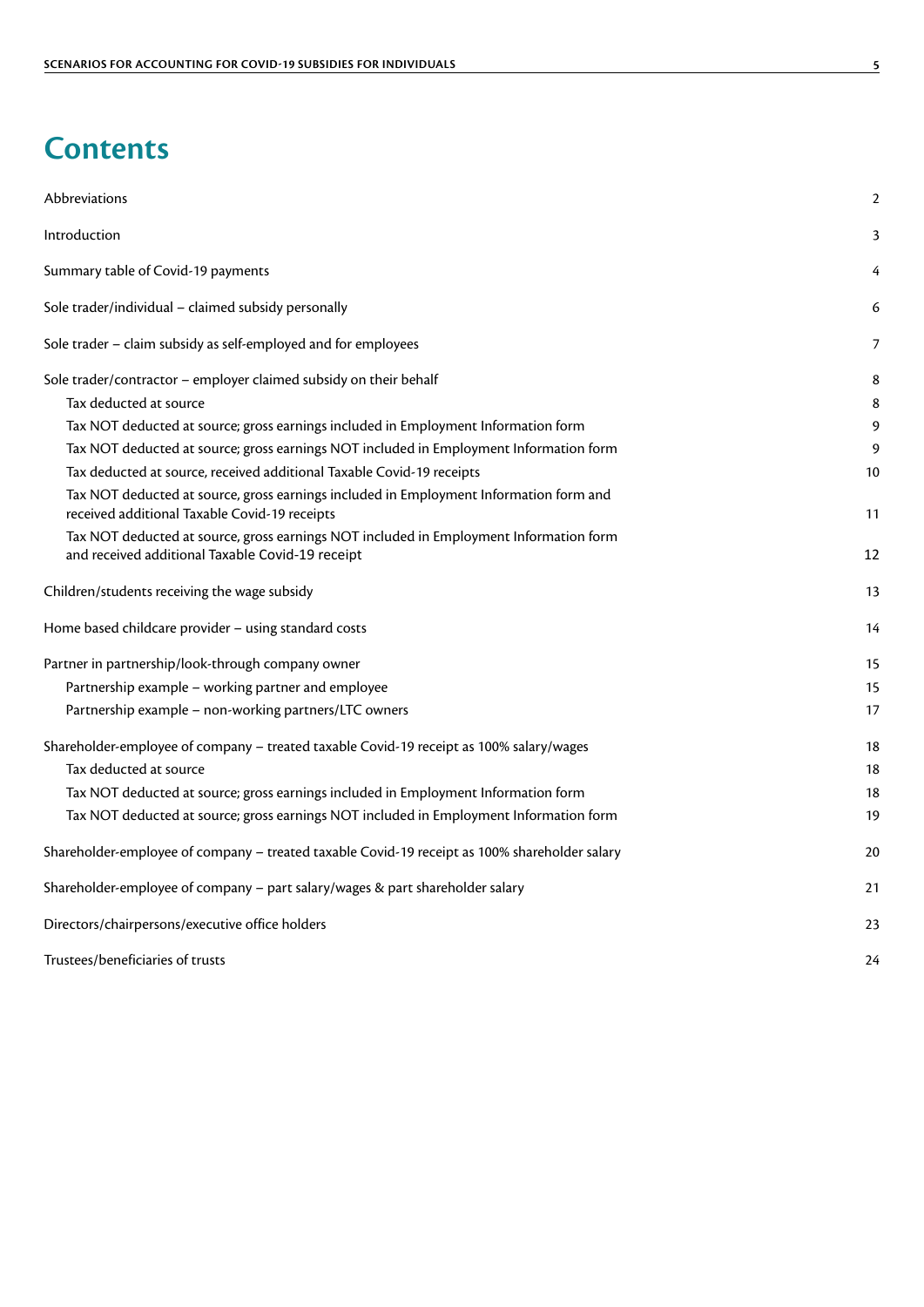### <span id="page-5-0"></span>**Sole trader/individual – claimed subsidy personally**

Taxable Covid-19 receipts must be included in the **"Government subsidies"** field of the IITA. The WSS, LSS and STAP payments should pre-populate to this field. Check that the amount showing is correct for these subsidies. If you received the CSERG payment it will not be included in the amount showing and you are required to amend the amount in the Government subsidies field to include this.

When calculating the business taxable income (net profit), do not include the Taxable Covid-19 receipts you received personally as these are required to be reported in the Government subsidies field. A self-employed recipient will report any usual business income (taxable income/ net profit) in the **"Self-employed income"** field of the return.

#### **Aroha, self-employed lighting technician**

Aroha is a part-time self-employed lighting technician that gets contracts to various music events. She does not employ anyone and is not registered for GST.

Aroha receives WSS payments totalling \$5,744 from MSD during the period August to October 2021. She also receives the one off CSERG payment of \$5,000 on 24 March 2022. Total Taxable Covid-19 receipts are \$10,744 and must be included in the "Government subsidies" field. The payments from MSD will pre-populate but the CSERG payment from MCH will not and is required to be manually added to this field.

Net income received from her usual business activities/self-employment for the year ended 31 March 2022 was \$22,500 (excluding the Taxable Covid-19 receipts).

Aroha will include the following income in her IR3 (assuming no other income sources):

- **•** \$22,500 in the "Self-employed net income" field
- **•** \$10,744 in the "Government subsidies" field
- **•** Aroha's total taxable income is \$33,244.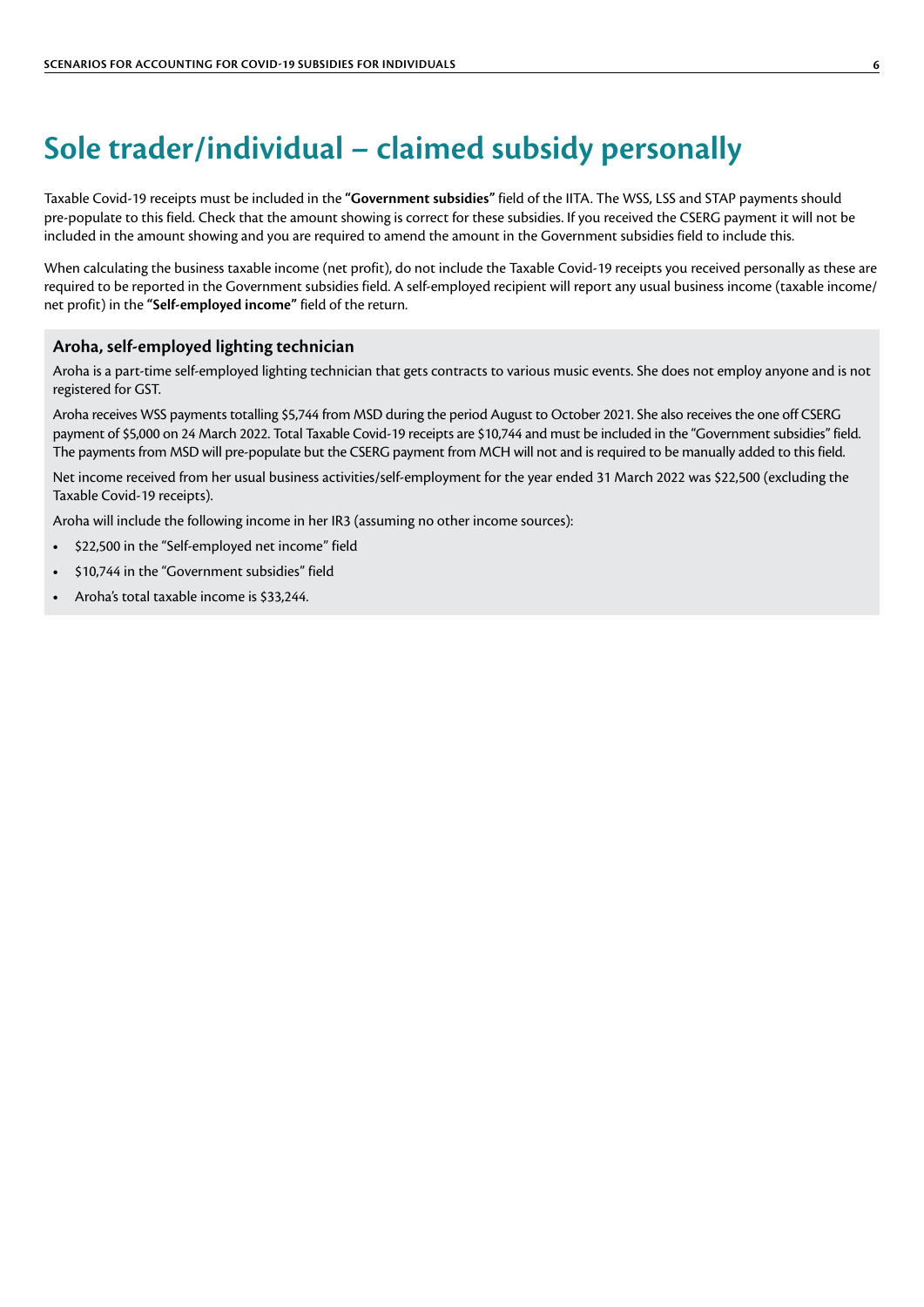### <span id="page-6-0"></span>**Sole trader – claim subsidy as self-employed and for employees**

Covid-19 payments received by a self-employed person for themselves must be separated from the payments received for employees.

- **•** The portion of the payment received for the self-employed person is a Taxable Covid-19 receipt and must be included in the **"Government subsidies"** field of their IITA.
- **•** When calculating the net profit of the business the portion of the receipt related to employees is not taxable income to the business when used to pay employees (it is excluded income) and the portion of salary/wage payments funded by the WSS, LSS or STAP to the employees is not deductible as an expense for salary/wages (the salary/wage expense deduction is reduced by the total amount of the Covid-19 subsidies received for the employees).

#### **David, self-employed electrician with employees**

David is a self-employed electrician with a standard balance date of 31 March. He operates his electrical business as a sole trader using his personal IRD number and not through a structure like a company or partnership. He employs Daisy part-time to assist with book-keeping and other administration work that is required within the business and has a full-time apprentice, Elijah. Both Daisy and Elijah receive regular fortnightly wages.

David receives WSS payments totalling of \$24,944 from MSD for himself (\$9,600), Daisy (\$5,744) and Elijah (\$9,600) from August to November 2021. A LSS payment of \$1,200 was received for David on 25 March 2022.

#### **David's employees (Daisy and Elijah)**

WSS payments of \$9,600 should be passed on to Elijah and \$5,744 to Daisy over the 16 weeks (August to November 2021) that the WSS receipts applied to as part of their salary/wages. These amounts will be treated as ordinary PAYE earnings in the hands of David's employees with the relevant KiwiSaver, child support, student loan and PAYE deductions withheld. This portion of the wage subsidy which relates to David's employees (\$15,344, being \$9,600 + \$5,744) will be processed in the normal manner, regularly through his payroll system and reported on the Employment Information forms.

The WSS receipts for the employees will not be included in income when calculating the net profit of the business (these receipts passed on to employees are excluded (not taxable) income). The WSS receipts totalling \$15,344 are also not deductible and must be deducted from the total salary/wage expense i.e. if salary/wages for the year totalled \$108,000, the salary/wage expense deduction that can be claimed when calculating the net profit is only \$92,656 (\$108,000 – \$15,344).

#### **David**

The remaining \$9,600 of the WSS payment and the \$1,200 LSS payment totalling \$10,800 relates to David's own work in the business. David is required to account for income tax on these payments as they relate to his personal loss of earnings, and these are required to be shown in the "Government subsidies" box of his IR3. These amounts may pre-populate and David will be required to check they are accurate.

As the LSS payment received by David on 25 March 2022 spans across two income tax years (2021-22 and 2022–23) he can spread the 2-week payment across these two years. One week relates to the 2022 year and one week relates to the 2023 year. The amount David must include in the Government subsidies box of his 2022 return is \$10,200 (\$9,600 + \$600) but note the full \$10,800 will pre-populate. If David wishes to spread the payments across the two income years, he can remove \$600 and this must then be included in his 2023 return (together with any further subsidies received in that year).

David will file his IR3 showing his regular income from the business in the "Self-employed net income" box.

#### **David's IR3 – 2022**

Assuming the total income received by the business for the year was \$285,000 (excluding the Covid-19 subsidies), salary/wage payments were \$92,656 (after reducing these by the subsidy received) and other expenses totalled \$86,344, the net profit from usual business trading was \$106,000, the following will be reported in David's 2022 IR3:

- **•** \$106,000 (net profit) in the "Self-employed net income"
- **•** \$10,200 (WSS and LSS) in the "Government subsidies"
- **•** David's total taxable income \$116,200.

#### **David's IR3 – 2023**

Assuming the net profit of the business as at 31 March 2023 was \$94,000 and no further subsidies were received, David is only required to report the \$600 subsidy portion that was spread to the 2023 year. David will report the following income in his 2023 IR3 (assuming no other income):

- **•** \$94,000 (net profit) in the "Self-employed net income"
- **•** \$600 (remaining WSS portion) in the "Government subsidies"
- **•** David's total taxable income \$94,600.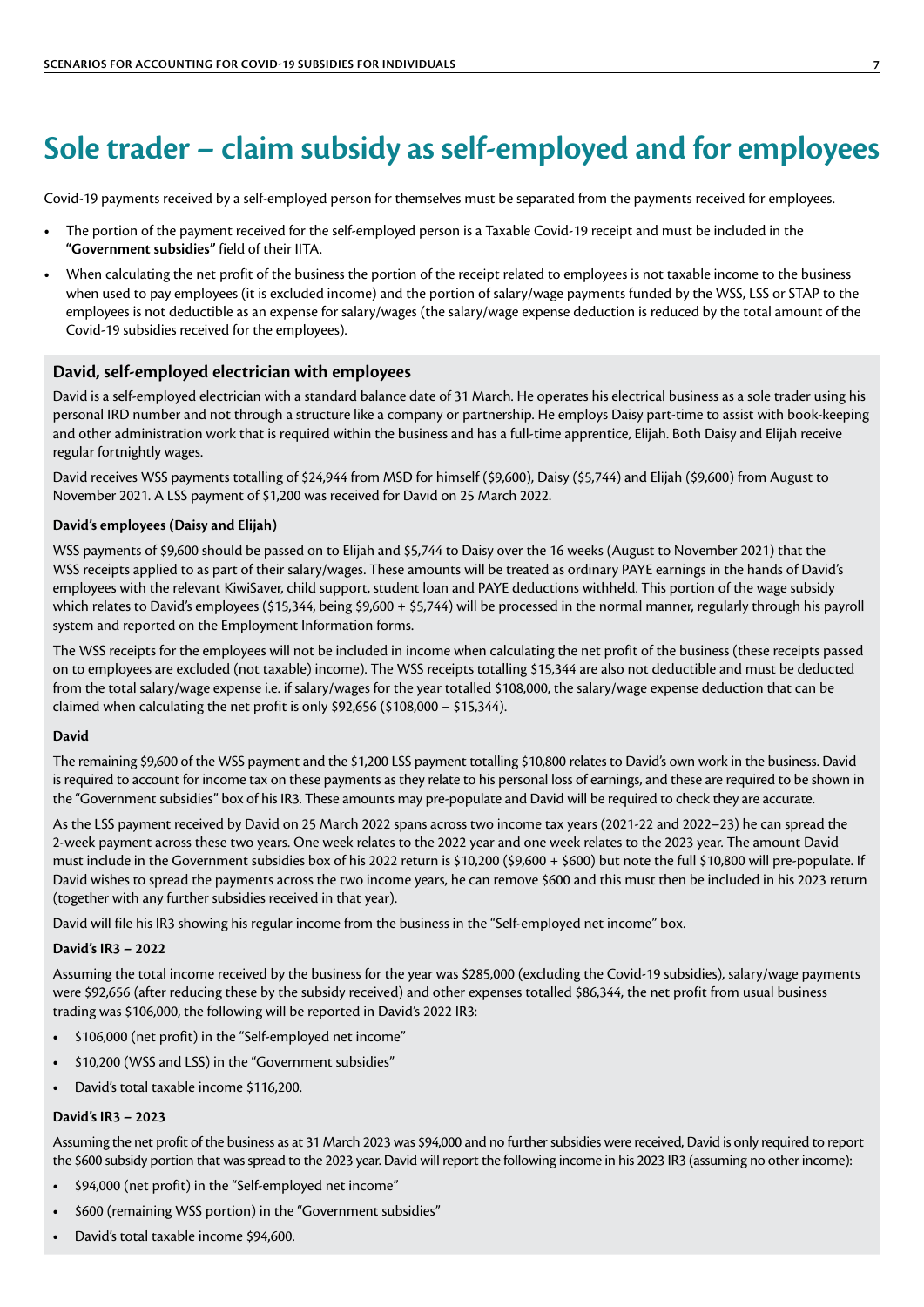### <span id="page-7-0"></span>**Sole trader/contractor – employer claimed subsidy on their behalf**

Taxable Covid-19 receipts that are received by a sole trader/self-employed person are taxable and must be included in their IITA as it is a payment to replace personal loss of earnings. However, we are aware of some instances where these receipts were not claimed by the sole trader/contractor directly – an 'employer' may have claimed it on their behalf.

The treatment of these receipts by the sole trader/contractor then depends on how that 'employer' passes the receipt onto the contractor, and if they also claimed other Taxable Covid-19 receipts personally.

The following examples address the various situations:

- **•** Tax deducted at source
- **•** Tax NOT deducted at source; gross earnings included in Employment Information form
- **•** Tax NOT deducted at source; gross earnings NOT included in Employment Information form
- **•** Tax deducted at source, received additional Taxable Covid-19 receipts
- **•** Tax NOT deducted at source, gross earnings included in Employment information form and received additional Taxable Covid-19 receipts
- **•** Tax NOT deducted at source, gross earnings NOT included in Employment information form and received additional Taxable Covid-19 receipts.

#### **Tax deducted at source**

Where Taxable Covid-19 receipts are applied for by the employer to the contractor and the Taxable Covid-19 receipt was fully passed on by the employer to the contractor **with withholding tax deducted at source** (and included in the Employment Information form), the contractor is not required to declare this Taxable Covid-19 receipt separately on their IITA. The income and withholding tax deductions will automatically come across to their IITA in the schedular payments field.

*Refer scenario below for Ramek.*

#### **Ramek, WT contractor (WT deducted on Taxable Covid-19 receipt)**

Ramek contracts to Keen Buzzers Ltd as a shearing contractor. Keen Buzzers Ltd submitted their Wage Subsidy August 2021 applications for its employees and contractors, of which Ramek named as an employee in each of Keen Buzzers Ltd applications.

Total WSS payments received on behalf of Ramek was \$9,600. The full amount was passed on to him over the 16 weeks (that the subsidies related to) as part of his schedular income and withholding tax was deducted on the payments. When checking his income profile, Ramek can see his income received from Keen Buzzers Ltd with the tax deducted at source.

When it comes time to finalise his IITA for 2022, Ramek will see his income from Keen Buzzers Ltd in the "Schedular payments" section of his IITA (which included the \$9,600 WSS payments) reported with the withholding tax deducted.

Ramek doesn't need to do anything further regarding the WSS payments received as the income is reported in his IITA.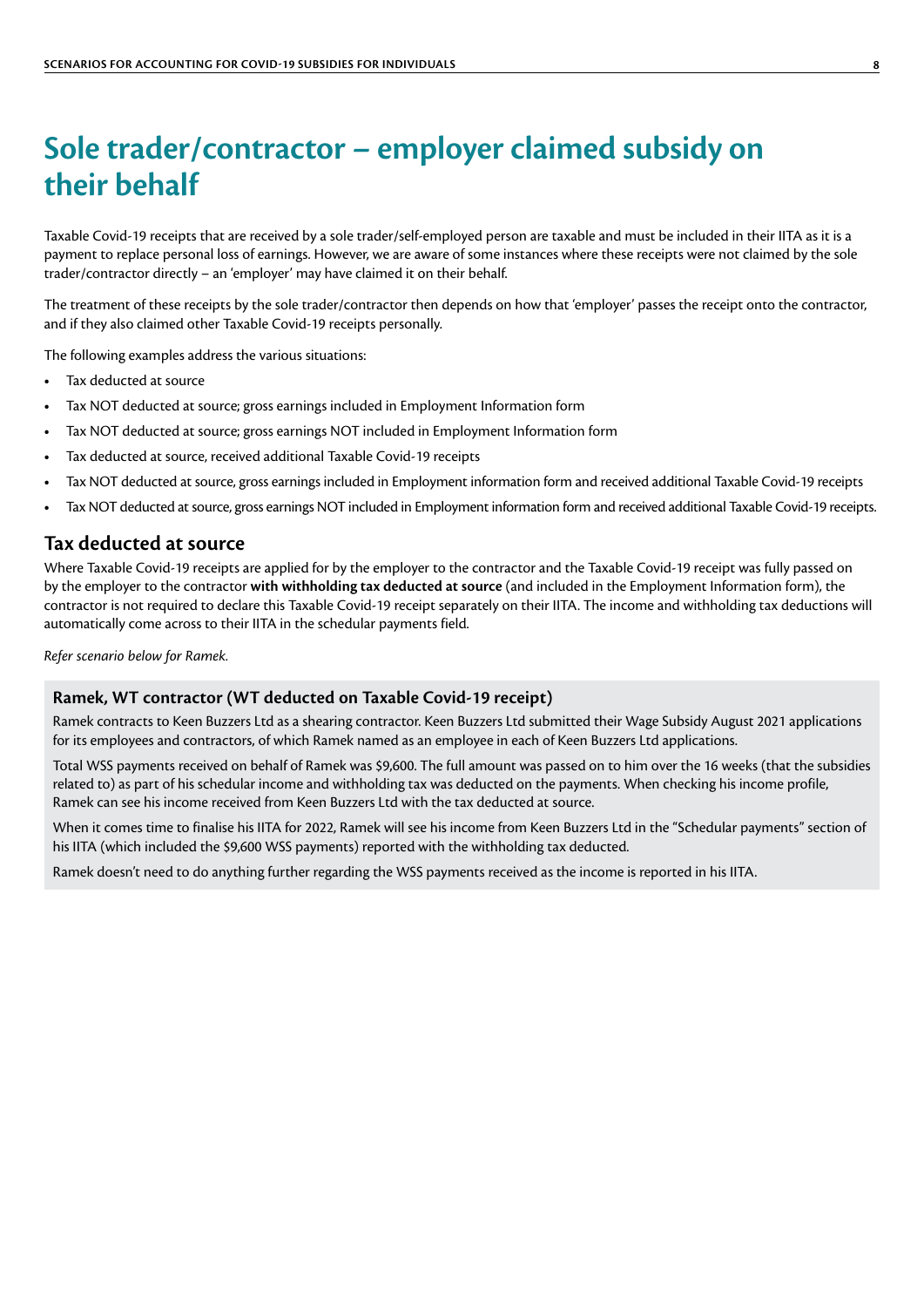#### <span id="page-8-0"></span>**Tax NOT deducted at source; gross earnings included in Employment Information form**

Where Taxable Covid-19 receipts are applied for by the employer to the contractor and are passed on by the employer to the contractor **without withholding tax deducted at source** but the gross earnings were included in the Employment Information form (therefore the income including the Taxable Covid-19 receipt(s) shows in the person's income profile, just without any withholding tax deducted) they will not need to declare the Taxable Covid-19 receipt(s) separately on their IITA. The income will automatically come across to their IITA in the schedular payments field, but without any tax deductions showing. Tax will be payable once their IITA has been processed.

*Refer scenario below for Leana.*

#### **Leana, WT contractor (WT not deducted on Taxable Covid-19 receipt, included on EI)**

Leana contracts to Tidy Parks Ltd as a part-time gardening contractor. She receives weekly payments of \$396 (\$22 per hour, 18 hours per week. \$20,592). Tidy Parks Ltd submitted Wage Subsidy August 2021 applications for its employees and contractors, of which Leana was one of the parties named on the employer applications.

Tidy Parks Ltd received part-time wage subsidy payments totalling \$5,744 for Leana. The WSS payments received on behalf of Leana were passed on to her each week over the 18-week period but withholding tax (WT) was not deducted on the payments. Tidy Parks didn't realise they needed to deduct WT on the WSS payments passed on to Leana. Despite not deducting WT, the gross payment was reported on Tidy Park's Employment Information form. When checking her income profile, Leana can see her income received from Tidy Parks Ltd.

When it comes time to finalise her IITA for 2022, Leana will see the earnings from Tidy Parks Ltd reported in the "Schedular payments – total gross payments" section of her return. This includes the \$5,744. Leana doesn't need to do anything further regarding the WSS payments received as the income is reported in her IITA (although without sufficient tax deducted).

#### **Tax NOT deducted at source; gross earnings NOT included in Employment Information form**

Where Taxable Covid-19 receipts are applied for by the employer to the contractor and the Taxable Covid-19 receipt was fully passed on by the employer to the contractor **without withholding tax deducted at source** and also **not included** in the Employment Information form (therefore is not showing in the person's income profile), the contractor will need to declare this on their IITA in the **"Government subsidies"**  field (will need to manually add this amount).

*Refer scenario below for Stacey.*

#### **Stacey, WT contractor (WT not deducted on Taxable Covid-19 receipt, not on EI)**

Stacey contracts to Quick Clean Ltd as a commercial premises cleaning contractor. Quick Clean Ltd submitted a Wage Subsidy August 2021 #1 application for its employees and contractors, of which Stacey was one of the parties named on the employer application.

Quick Clean Ltd received the WSS payment from MSD on 28 August 2021 for all parties named on the application. The WSS received on behalf of Stacey (\$1,200) was passed on to her as a lump-sum payment on 2 September 2021 without any withholding tax deducted on the payment as required. Quick Clean Ltd then terminated her contract. When checking her income profile, Stacey cannot see the WSS income received from Quick Clean Ltd in September 2021 (only showed schedular payments totalling \$14,000 received from April to August 2021). This is because Quick Clean Ltd has not included the lump-sum payment on their Employment Information form in September 2021, thinking that they didn't need to.

Stacey starts cleaning residential premises (where withholding tax is not required to be deducted on payments) and derives net income of \$10,500.

When it comes time to file her IR3 for 2022, as the WSS payments were not included on in her earnings from Quick Clean Ltd, Stacey will need to self-report the WSS payment on her return in the "Government subsidies" field.

Stacey will include the following income in her IR3 (assuming no other income sources):

- **•** \$14,000 in the "Schedular income" field (this will pre-populate)
- **•** \$1,200 in the "Government subsidies" field
- **•** \$10,500 in the "Self-employed net income" field
- **•** Stacey's total taxable income is \$25,700.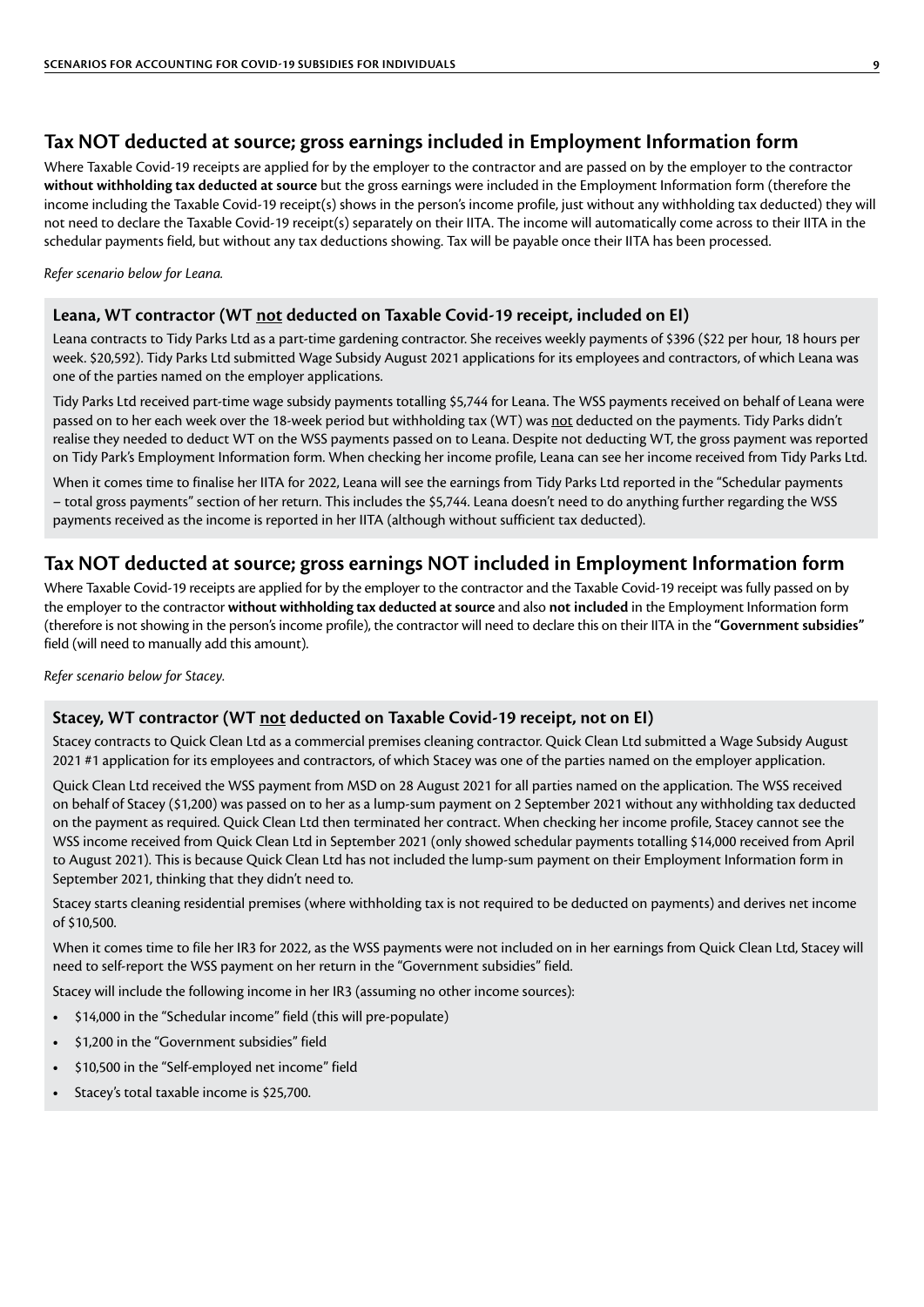#### <span id="page-9-0"></span>**Tax deducted at source, received additional Taxable Covid-19 receipts**

Where Taxable Covid-19 receipts are applied for by the employer to the contractor and the Taxable Covid-19 receipt was fully passed on by the employer applicant to the contractor **with withholding tax deducted at source** (and included in the Employment Information form), the contractor will not need to declare the Taxable Covid-19 receipt(s) separately on their IITA. The income and withholding tax deductions will automatically come across to their IITA in the schedular payments field. If the contractor ALSO received the Taxable Covid-19 receipts as a self-employed person (applied personally), the Taxable Covid-19 receipts paid directly to them (without tax deducted at source) will be required to be declared in their IITA in the **"Government subsidies"** box (and should pre-populate).

*Refer scenario below for Delauney.*

#### **Delauney, WT contractor (WT deducted on Taxable Covid-19 receipt, additional Taxable Covid-19 receipt received)**

Delauney contracts to ABC Builders Ltd. ABC Builders Ltd submitted applications for the Wage Subsidy August 2021 payments for its employees and contractors, of which Delauney was one of the parties named on their employer application. A total of \$9,600 was received by ABC Builders Ltd for Delauney. These WSS payments were passed on as part of his gross earnings and included on ABC Builders Ltd's Employer Information forms (with withholding tax deducted on the payment as required).

Outside of his job at ABC Builders Ltd, Delauney drives for Uber approximately 15 hours a week. In the year ended 31 March 2022 he has earned net income from Uber totalling \$15,600. In addition, Delauney applied independently for the part-time Wage Subsidy August 2021 payments on a self-employed application and received payments totalling \$2,872 directly from MSD (in relation to loss of Uber income during lockdown).

When checking his income profile, Delauney can see schedular income received from ABC Builders Ltd for the year of \$62,000 with tax deducted.

When it comes time to file his IR3 for 2022, Delauney will see his income received via ABC Builders Ltd pre-populate into the "Schedular payments" section of his IR3 which includes the full time WSS payments of \$9,600 passed on with the tax deducted at source. The parttime WSS payments he received directly from MSD for his Uber driving (\$2,872) is required to be declared separately in the "Government Subsidies" field as this did not have tax deducted at source. His net income from Uber (excluding the WSS payments) is required to be reported in the "Self-employed net income field" of his IR3.

Delauney will include the following income in his IR3 (assuming no other income sources):

- **•** \$62,000 in "Schedular payments total gross payments" field (pre-populated)
- **•** \$2,872 in "Government subsidies" field (should pre-populate)
- **•** \$15,600 in "Self-employed net income" field
- **•** Delauney's total taxable income is \$80,472.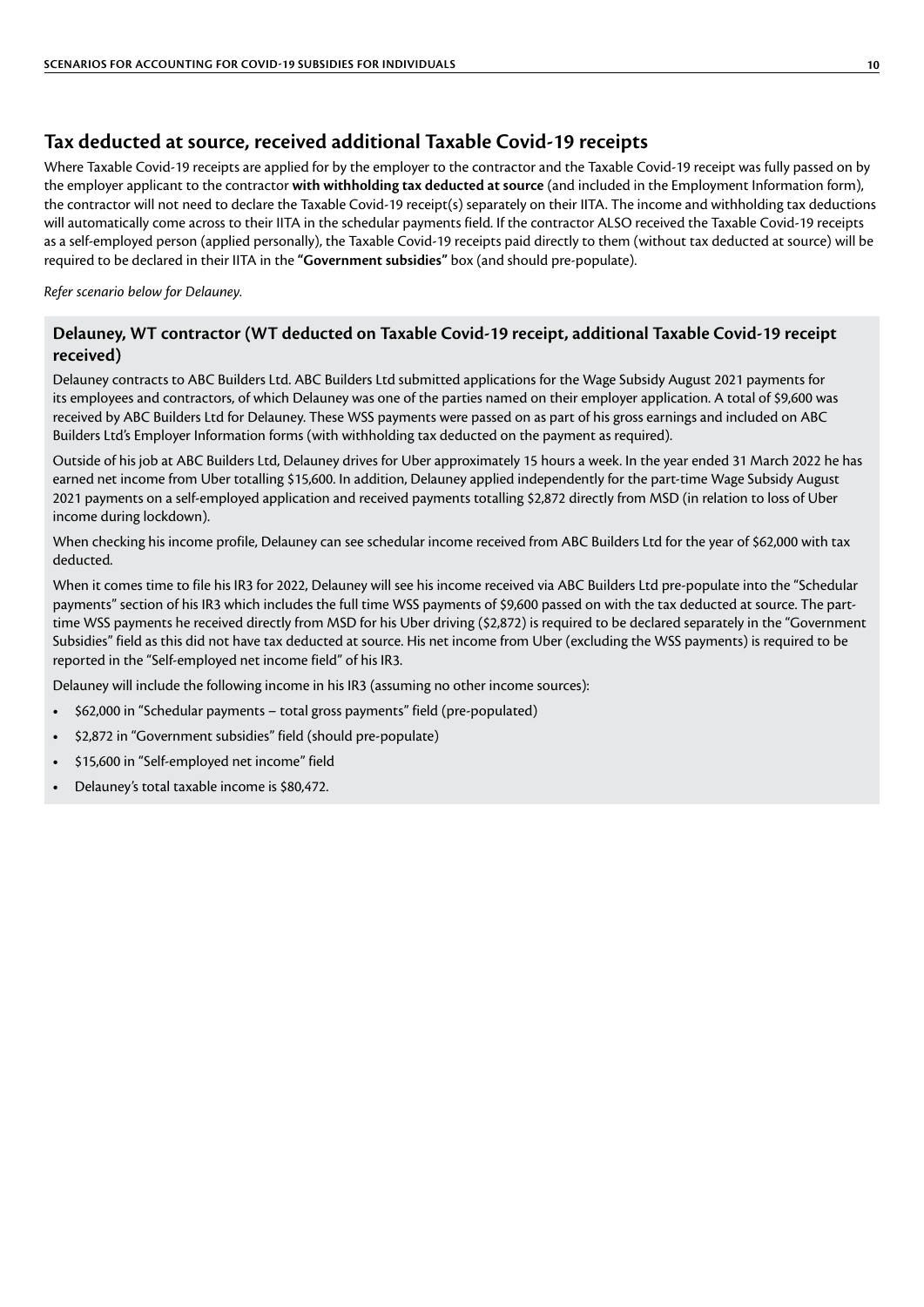#### <span id="page-10-0"></span>**Tax NOT deducted at source, gross earnings included in Employment Information form and received additional Taxable Covid-19 receipts**

Where Taxable Covid-19 receipts are applied for by the employer to the contractor and these amounts are passed on **without withholding tax deducted at source** but the gross earnings were included in the Employment Information form (therefore the income including the Taxable Covid-19 receipt shows in the person's income profile, just without any withholding tax deducted) they will not need to declare the Taxable Covid-19 receipt(s) separately on their IITA. The income will automatically come across to their IITA in the schedular payments field, but without any tax deductions showing for the subsidy(s). If they ALSO received additional Taxable Covid-19 receipts paid directly to them (without tax deducted at source) they will need to declare this on their IITA in the **"Government subsidies"** field (this should pre-populate).

*Refer scenario below for Xiang.*

#### **Xiang, WT contractor (WT not deducted on Taxable Covid-19 receipt but included in Employment Information form, additional Taxable Covid-19 receipt received)**

Xiang contracts to Big City Homes Ltd as a labour-only contractor part-time. Big City Homes Ltd submitted a Wage Subsidy August 2021 #1 application for its employees and contractors, of which Xiang was one of the parties named on the employer application.

Big City Homes Ltd received the wage subsidy payment on 22 August 2021 for all parties named on the application. The wage subsidy received on behalf of Xiang (\$718) was passed on to him as a lump-sum payment a few days later and included on the Employment Information form as gross earnings but without withholding tax deducted on the payment as required. Xiang's contract was then terminated. When checking his income profile, Xiang can see the lump sum payment received from Big City Homes Ltd in August 2021 in his gross earnings in his income profile.

Xiang also undertakes building work as a sole trader and also applied for the Wage Subsidy August 2021 #1 to #8 payments. He personally received a further \$9,600 directly from MSD.

When it comes time to file his IR3 for 2021, Xiang will see all payments from Big City Homes Ltd in the schedular receipts section, this totalled \$15,000 from April to August 2021. The wage subsidy payments totalling \$9,600 paid directly to him are required to be declared separately in the "Government subsidies" box of his IR3 and should pre-populate.

Assuming Xiang earned net profits totalling \$39,500, he will include the following income in his IR3:

- **•** \$15,000 in the "Schedular income" field (pre-populated)
- **•** \$39,500 in the "Self-employed net income" field
- **•** \$9,600 in the "Government subsidies" field (should pre-populate)
- **•** Xiang's total taxable income is \$64,100.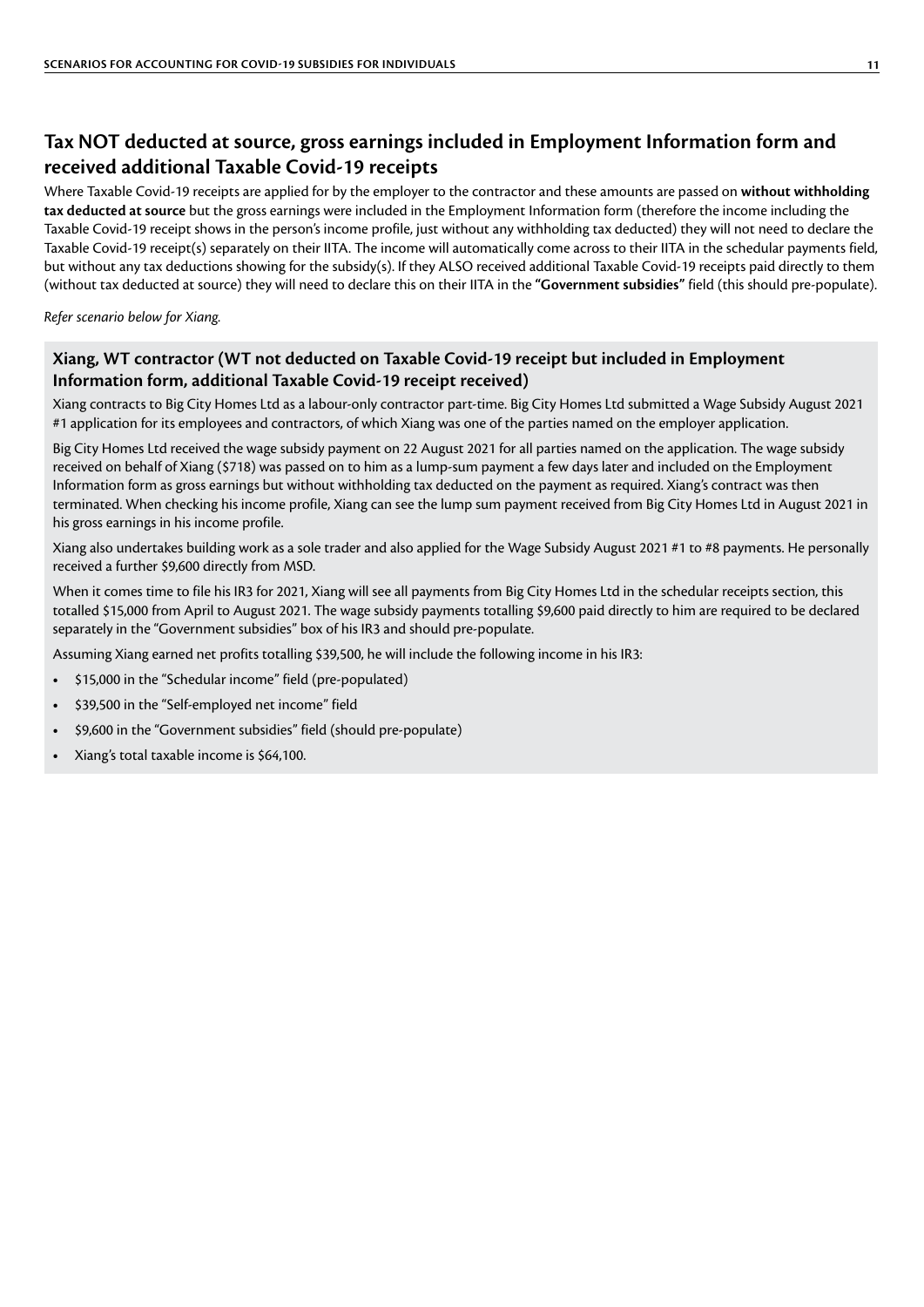#### <span id="page-11-0"></span>**Tax NOT deducted at source, gross earnings NOT included in Employment Information form and received additional Taxable Covid-19 receipt**

Where Taxable Covid-19 receipts are applied for by the employer to the contractor and these are passed on by the employer to the contractor **without withholding tax deducted at source** and are **not included** in the employer's Employment Information form (therefore is not showing in the contractor's income profile), the contractor will need to declare this receipt on their IITA in the **"Government subsidies"** field along with any other Taxable Covid-19 receipts paid directly to them (without tax deducted at source). The amount received from MSD directly should pre-populate to the IITA but the amount received via the employer will need to be manually added to the Government subsidies field.

*Refer scenario below for Shelden.*

#### **Shelden, WT contractor (WT not deducted on Taxable Covid-19 receipt, other Taxable Covid-19 receipt received)**

Shelden contracts part-time to EZ Clean Ltd as a commercial premises cleaning contractor. EZ Clean Ltd submitted a Wage Subsidy August 2021 # 1 application for its employees and contractors, of which Shelden was one of the parties named on the employer application.

EZ Clean Ltd received the WSS payment on 29 August 2021 for all parties named on the Wage Subsidy August 2021 # 1 application. The part-time wage subsidy received on behalf of Shelden (\$718) was fully passed on to him as a lump-sum payment on 2 September 2021. Withholding tax (WT) was not deducted on the payment as required. Shelden's contract was then terminated. In the months April to August 2021, Shelden had gross earnings totalling \$6,600 from EZ Clean Ltd.

Shelden carried on with his residential cleaning contracts but due to a drop in income, Shelden personally applied for and received the remaining Wage Subsidy August 2021 payments (#2 to #8) on the sole trader applications. Shelden received a further \$5,026 WSS payments directly from MSD.

Shelden also earned a net profit of \$39,050 from his cleaning business (excluding WSS receipts).

When checking his income profile, Shelden cannot see any income received from EZ Clean Ltd for the month of September 2021, only income from previous months totalling \$6,600. This is because EZ Ltd has not included the lump-sum payment on their Employment Information form, thinking that they didn't need to.

When it comes time to file his IR3 for 2022, Shelden will need to report both the WSS payment of \$718 received directly from EZ Clean Ltd (and not reported on their EI therefore did not have WT deducted) and the WSS payments of \$5,026 paid directly to him in the "Government subsidies" box. The amount he received directly from MSD will pre-populate to this field in his return. He will then need to modify that to add the extra \$718 received via EZ Clean Ltd. Total to be reported in the "Government subsidies" field is \$5,744.

Shelden will include the following income in his IR3 (assuming no other income sources):

- **•** \$5,744 in the "Government subsidies" field (likely only \$5,026 will pre-populate and will need to be updated to include the additional \$718)
- **•** \$6,600 in the "Schedular Payments" section of the return this will pre-populate
- **•** \$39,050 in the "Self-employed net income" field
- **•** Shelden's total taxable income is \$51,394.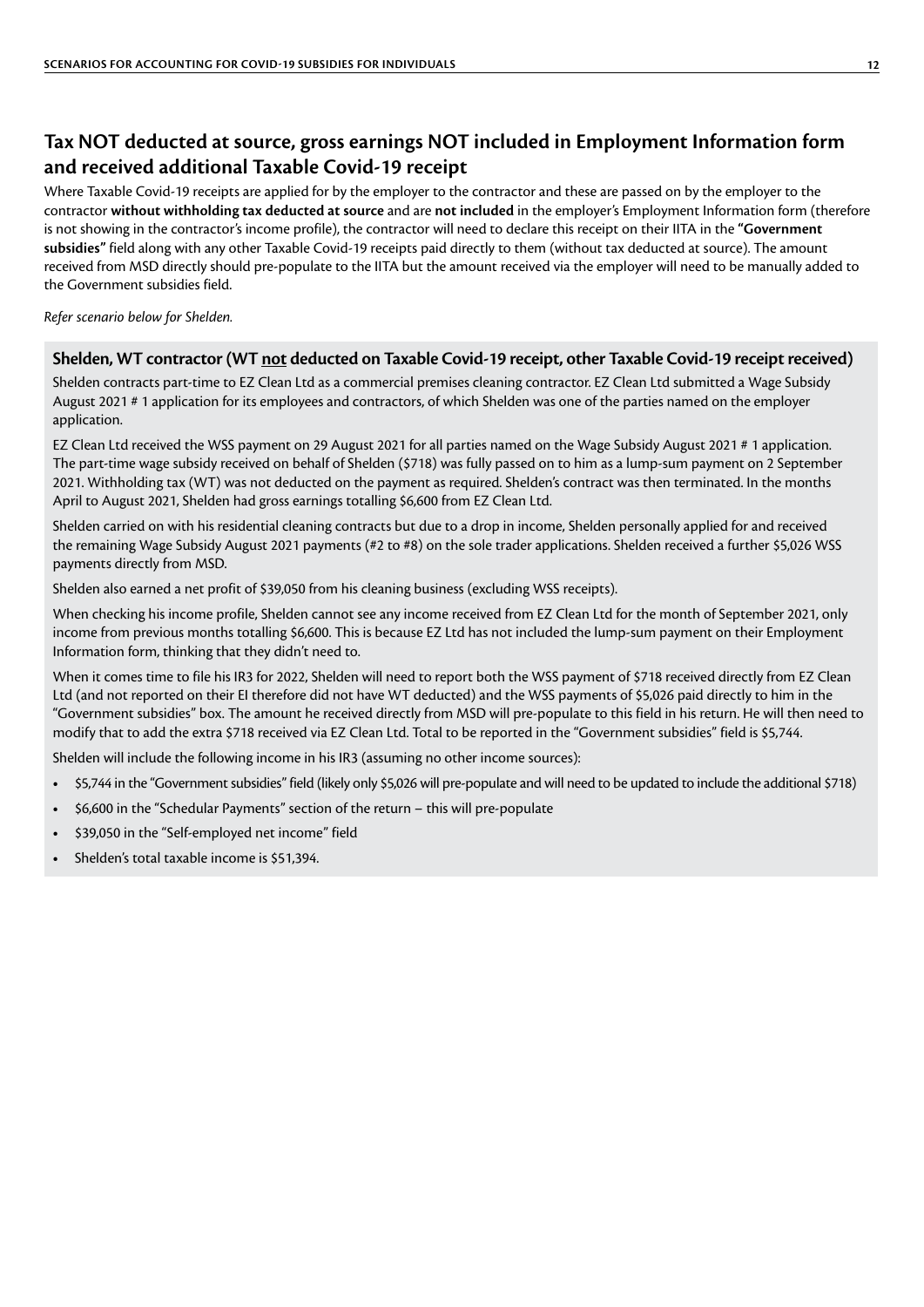### <span id="page-12-0"></span>**Children/students receiving the wage subsidy**

Children and school students who earn income not taxed at source less than \$2,340 in an income year are not required to include this in their IITA, as this is treated as exempt income (s CW 55BB of the ITA07). Examples include income from lawnmowing, and dog walking.

Where a child or school student earns \$2,340 or more of income not taxed at source, the income exemption does not apply, and they are required to include and pay tax on all of the income they received (not just the amount that exceeds \$2,340).

Where a child or school student received a Taxable Covid-19 receipt, this may result in them exceeding the \$2,340 threshold and they will be required to declare both the income not taxed at source and the Taxable Covid-19 receipt(s). The Taxable Covid-19 receipt(s) must be declared in the **"Government Subsidies"** field on the IITA (and should pre-populate).

*Refer scenario below for Daylen.*

#### **Daylen, school student walking dogs**

Daylen is a school student who walks his neighbours' dogs twice a week. Daylen does this work as an independent contractor. On average he receives \$40 per week for all of his dog walking. This equates to \$2,080 therefore his income is usually exempt from tax and he does not need to include it in his IITA.

Daylen's dog walking was reduced by 80% in August and September 2021. Daylen applies for and receives the part time Wage Subsidy August 2021 #1 and #2 payments totalling \$1,436. His income received from dog walking for the year ending 31 March 2022 is \$1,960, rather than his usual \$2,080. His total income including the wage subsidy is \$3,396.

The income Daylen received from the dog walking is no longer exempt income because his total income not taxed at source exceeds the \$2,340 threshold and he is required to include **all income** from his dog walking for the year **and** the wage subsidy received in his IITA. The wage subsidy amount received must be included in the "Government subsidies" field on the IITA; this should pre-populate to his return.

Daylen will include the following income in his IITA (assuming no other income sources):

- **•** \$1,436 in the "Government subsidies" field
- **•** \$1,960 in the "Self-employed net income" field
- **•** Daylen's total taxable income is \$3,396.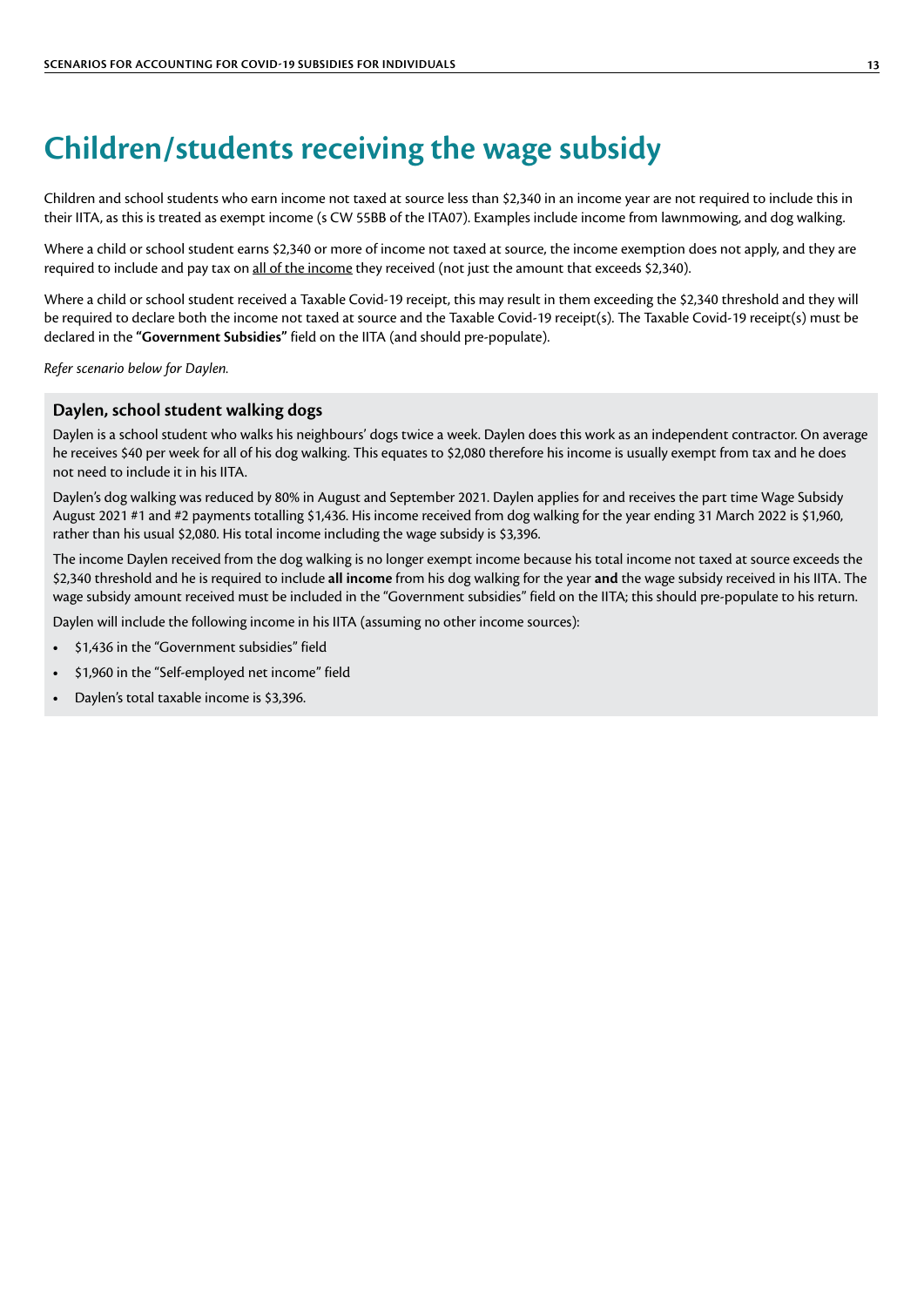### <span id="page-13-0"></span>**Home based childcare provider – using standard costs**

An individual who provides childcare in their own home has the option of calculating their taxable income using either the Standard Cost method provided in DET 09/02 or using actual costs.

Taxable Covid-19 receipts must be included when calculating an individual's taxable income using either the Standard Cost method or actual costs.

The following example addresses individuals who choose to use the **Standard Cost method**. For individuals who choose to use actual costs, refer to the "Sole Trader – claimed subsidy personally" example above.

Taxable Covid-19 receipts must be included in the "Gross income received for childcare" calculation (Part A on the IR413).

For the period where no children were cared for, the "hours" in Part B (IR413) of the standard cost calculation will be NIL.

After completing the Standard Cost calculation:

- **•** If the amount is a loss (negative), enter nil in the "Self-employed net income" field on the IITA.
- **•** If the amount is a profit (positive) and:
	- less than the amount of the Taxable Covid-19 receipts, then enter the profit amount in the **"Government subsidies"** field on the IITA
	- equal to the amount of the Taxable Covid-19 receipts, then enter that amount in the **"Government subsidies"** field on the IITA
	- greater than the amount of the Taxable Covid-19 receipts,
		- enter the Taxable Covid-19 receipts amount in the **"Government subsidies"** field on the IITA
		- enter the balance of the profit (profit minus wage subsidy amount) into the **"Self-employed net income"** field on the IITA.

**Note:** The **"Government subsidies"** box will pre-populate with the Taxable Covid-19 receipt. Where the Standard Cost calculation is applied this may need to be altered.

*Refer example below for Ester.*

#### **Ester - home based childcare provider**

Ester is a home-based childcare provider. As a result of the lockdown in August 2021, she was unable to provide childcare for the period 18 August to 12 October. She applied for the Wage Subsidy August 2021 payments #1 to #4 receiving payments totalling \$4,800. This amount will pre-populate to the "Government subsidies" field of her 2022 IR3.

In previous years she has chosen to use the Standard Cost method for calculating her income and she chooses to do so again in the 2022 tax year.

Using the Standard Cost method she calculates her 2022 net income to be \$5,400. As her net income (\$5,400) exceeds the wage subsidy amount (\$4,800), she accounts for her net income in her 2022 IR3 as follows:

- **•** \$4,800 in the "Government subsidies" field.
- **•** \$600 in the "Self-employed net income" field representing the balance of her income (being \$5,400 minus \$4,800).
- **•** Ester's total taxable net income is \$5,400.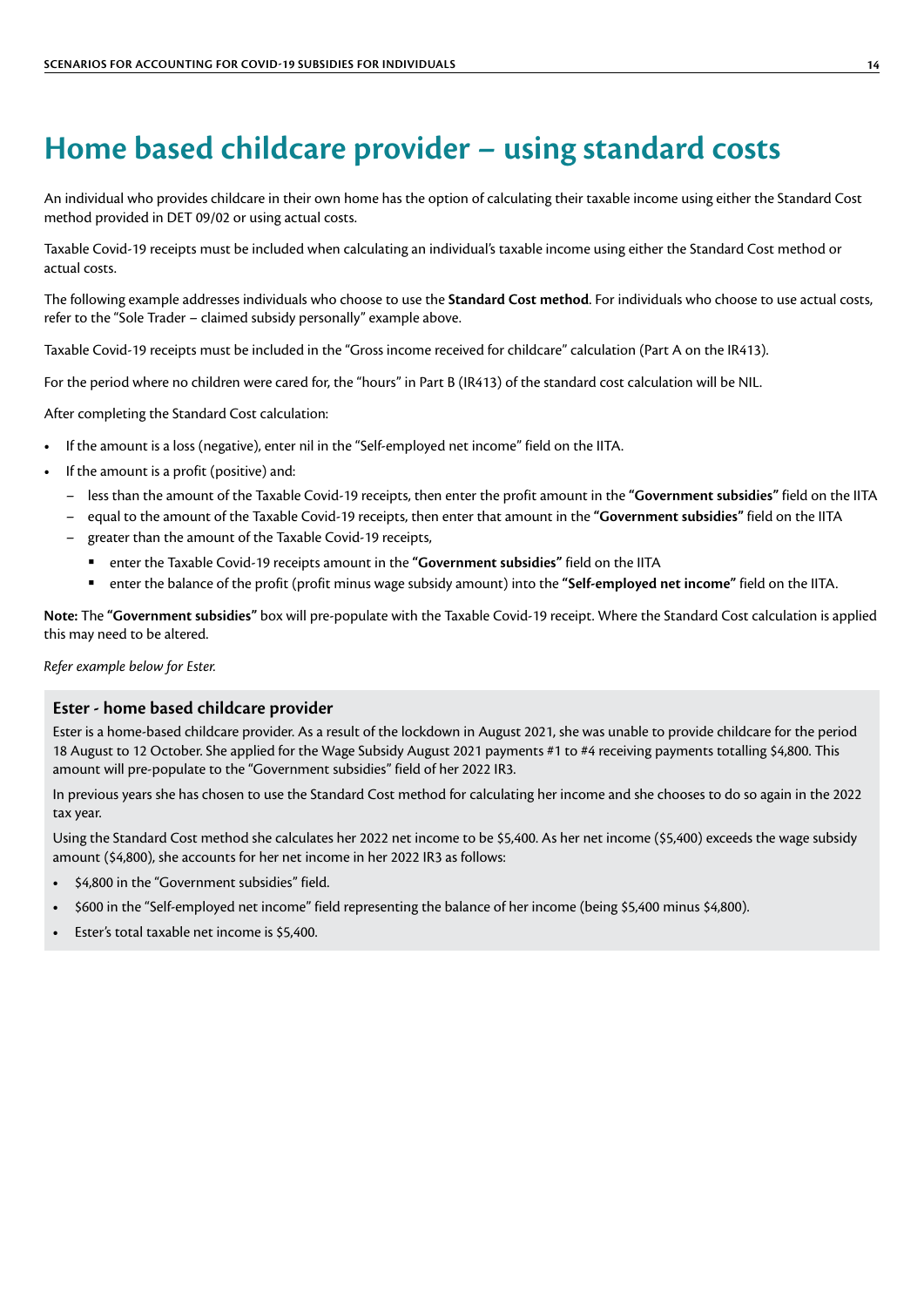### <span id="page-14-0"></span>**Partner in partnership/look-through company owner**

To be eligible for Taxable Covid-19 receipts partners/look-through company (**LTC**) owners needed to be either working partners/owners (s DC 4/DC 3B of the ITA07) or otherwise take regular drawings from the partnership. Where this did not apply, subsidies applied for incorrectly should be repaid to MSD.

Taxable Covid-19 receipts paid to a partnership or LTC, or amounts received by partners on behalf of the partnership and owners of behalf of the LTC, must be reported in the partnership accounts and then allocated to employees in the first instance, including working partners (s DC 4 of the ITA07) or working LTC owners (s DC 3B of the ITA07).

Where there is a working partner or owner, the Taxable Covid-19 receipts paid to the partnership or LTC (or partners/LTC owners) must first be applied to meet the normal salary/wages of the employees named in the application (including working partner/ LTC owner's regular salary/wages in accordance with ss DC 4 or DC 3B) and the necessary PAYE and other required deductions made.

The working partner/LTC owners regular salary/wage income will appear in their income profile and their IR3 (gross earnings/tax deductions fields).

Any Taxable Covid-19 receipts that are not used for the named employees (including working partners/owners) can then be applied to other working partners/owners and employees (if any) to top up their wages where their subsidy payment is less than their regular salary/wage.

Excess Taxable Covid-19 receipts that have not been passed on as salary/wages to employees (including working partners/owners) in the relevant subsidy/grant periods (the periods to which the relevant subsidy/grant relates) must then form part of the net income of the partnership or LTC and must be distributed in accordance with the partnership agreement or Partnership Law Act 2019 (**PLA**) for partnerships, and the LTC owners' interests in accordance with their shareholding. The excess Taxable Covid-19 receipts left will be allocated to them as part of that (without tax deducted at source) and the subsidy portion will need to be included in the **"Government subsidies"** field of their IR3/IR3NR separate to the amount passed to them as salary/wage income.

Therefore, when the partner/LTC owner files their IR3/IR3NR, they need to determine their Taxable Covid-19 receipts which must be included in the **"Government subsidies"** field. An amount may have been pre-populated based on application data but this must be amended if the calculation following the instructions above results in a different amount.

In terms of the partnership/LTC accounting for the Taxable Covid-19 receipt, the receipt will either be:

- **•** excluded income (s CX47) to the extent it is used to pay wages (in which case those wages are then not deductible (s DF 1(2)). *See SC Partnership example below.*
- **•** taxable income in all other instances (and allocated as part of partnership profits).

#### **Partnership example – working partner and employee**

Applying the above allocation rules, the subsidy(s) must be allocated first to the working partner and employee to meet their normal salary/ wage expense. Any excess is allocated as part of the partnership profits (and the amounts reported in the **"Government subsidies"** field).

*Refer example below for the SC Partnership.*

#### **SC Partnership**

The SC Partnership submitted an application for the Wage Subsidy August 2021 #1 payment on 19 August 2021 naming the partners, Sean and Callum, as well as one employee, Ester. The application stated Sean and Callum were full-time (receiving \$1,200 subsidy each) and Ester was part-time (receiving \$718 subsidy). The total amount paid to the partnership was \$3,118 on 21 August 2021. The partnership also submitted an application for the Wage Subsidy August #2 payment on 2 September 2021 just for Ester and received \$718 on 3 September 2021.

Sean and Callum also personally applied for the Wage Subsidy August #2 payments, as partners of the partnership, and received \$1,200 each on 3 September 2021.

Sean is a working partner (s DC 4) and is paid \$800 per week. Callum is not a working partner. Ester receives a weekly wage of \$350. The first pay period after receipt of the subsidy is 23 August 2021.

The partnership agreement allocates 50% of the profits to each partner.

The partnership has received wage subsidy payments totalling  $$6,236$  ( $$3,118 + $719 + $1,200 + $1,200$ ) which must be applied to salary/ wages or distributed as part of the partnership profits (and the amounts reported in the Government subsidies field).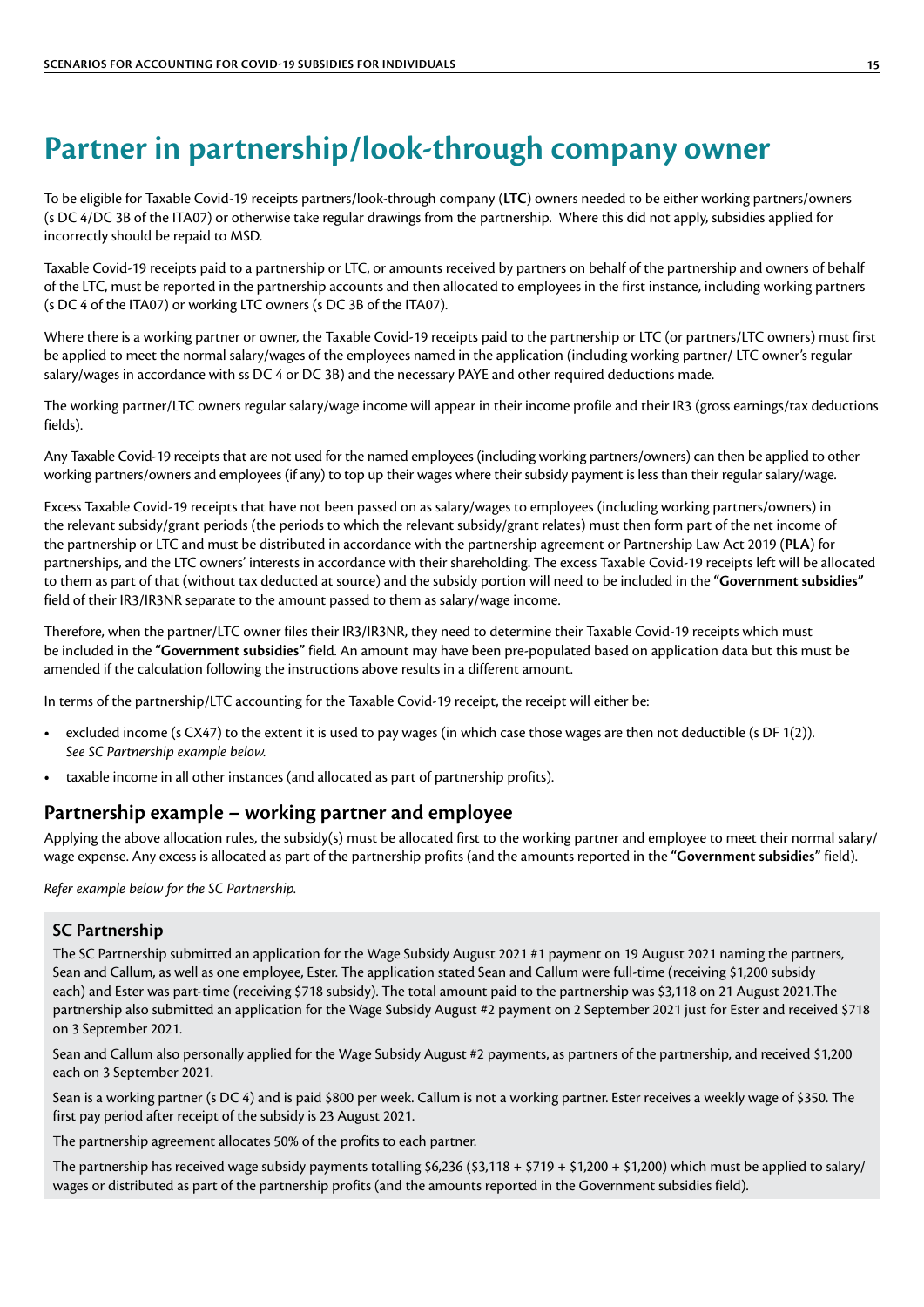#### **Wage Subsidy August 2021 #1 allocation**

The \$3,118 received on 21 August 2021 is allocated as follows:

- **•** Pay period 23 August 2021 \$800 applied to Sean, \$350 applied to Ester, total \$1,150
- Pay period 30 August 2021 \$800 applied to Sean, \$350 applied to Ester, total \$1,150.

The total amount of the Wage Subsidy August 2021 #1 payment allocated to salary/wages within the 2-week period which it applies to is \$2,300. The excess of \$818 not utilised for salary/wages will be required to be distributed in accordance with the partnership agreement/ PLA. This \$818, together with any further excess amounts for other subsidies during the year, will need to be distributed as part of the partnership profits.

#### **Wage Subsidy August 2021 #2 allocation**

The \$1,200 received by the partners personally is required to be declared in the partnership accounts. Therefore, in total \$3,118 was received by the partnership to distribute and will be allocated as follows:

- **•** Pay period 6 September 2021 \$800 applied to Sean, \$350 applied to Ester, total \$1,150
- Pay period 13 September 2021 \$800 applied to Sean, \$350 applied to Ester, total \$1,150.

The total amount of the Wage Subsidy August 2021 #2 payment allocated to salary/wages within the 2-week period which it applies to is \$2,300. The excess of \$818 not utilised for salary/wages will be required to be distributed in accordance with the partnership agreement/ PLA. This \$818, together with any further excess amounts for other subsidies during the year, will need to be distributed as part of the partnership profits.

#### **SC Partnership IR7**

In the financials for SC Partnership, the Taxable Covid-19 receipts will be recognised as follows:

- **•** Salary/wage expense \$59,800 (\$800 + \$350 x 52, being Sean and Ester's total annual salary and wages)
- **•** Non-deductible salary/wage expense \$4,600 (being the salary/wages funded by the wage subsidy receipts)
- **•** Net **deductible** salary/wage expense \$55,200 (\$59,800 \$4,600)
- **•** Excluded income of \$4,600 (being the part of SC Partnership's total wage subsidy receipt used to pay for salary and wages during the wage subsidy period, equal to non-deductible salary/wage expense above)
- **•** Taxable income of \$1,636 (\$6,236 \$4,600, being the excess of SC Partnership's total wage subsidy receipt not used to fund salary and wages during the wage subsidy period).

The excess of the WSS receipts not paid as wages during the relevant periods which must be treated as taxable income is \$1,636 (\$818 x 2) is available for distribution to the partners in accordance with their partnership agreement/Partnership Act.

Assuming the SC Partnership made net income of \$46,000 from trading (which includes the taxable portion of the wage subsidy of \$1,636), the partnership will report net taxable income of \$46,000 in the IR7. Sean and Callum are equal partners and therefore the IR7P will show an allocation of partnership income of \$23,000 each. Of this \$23,000, only \$22,182 is active partnership income and \$818 (50% of \$1,636) is attributed to Taxable Covid-19 receipts so must be included in the "Government subsidies" field of their IR3/IR3NR returns.

#### **Sean's IR3**

The following is what must show in Sean's IR3 (assuming no other income sources)

- **•** \$41,600 (\$800 x 52) will automatically populate in the "Gross earnings" field in myIR
- **•** \$818 in the "Government subsidies" field (share of Taxable Covid-19 receipts)
- **•** \$22,182 in the "Active partnership income" field (balance of partnership income)
- **•** Sean's total taxable income is \$64,600.

#### **Callum's IR3**

The following is what Callum will show in his IR3 (assuming no other income sources)

- **•** \$818 in the "Government subsides" field (share of Taxable Covid-19 receipts)
- **•** \$22,182 in the "Active partnership income" field (balance of partnership income)
- **•** Callum's total taxable income is \$23,000.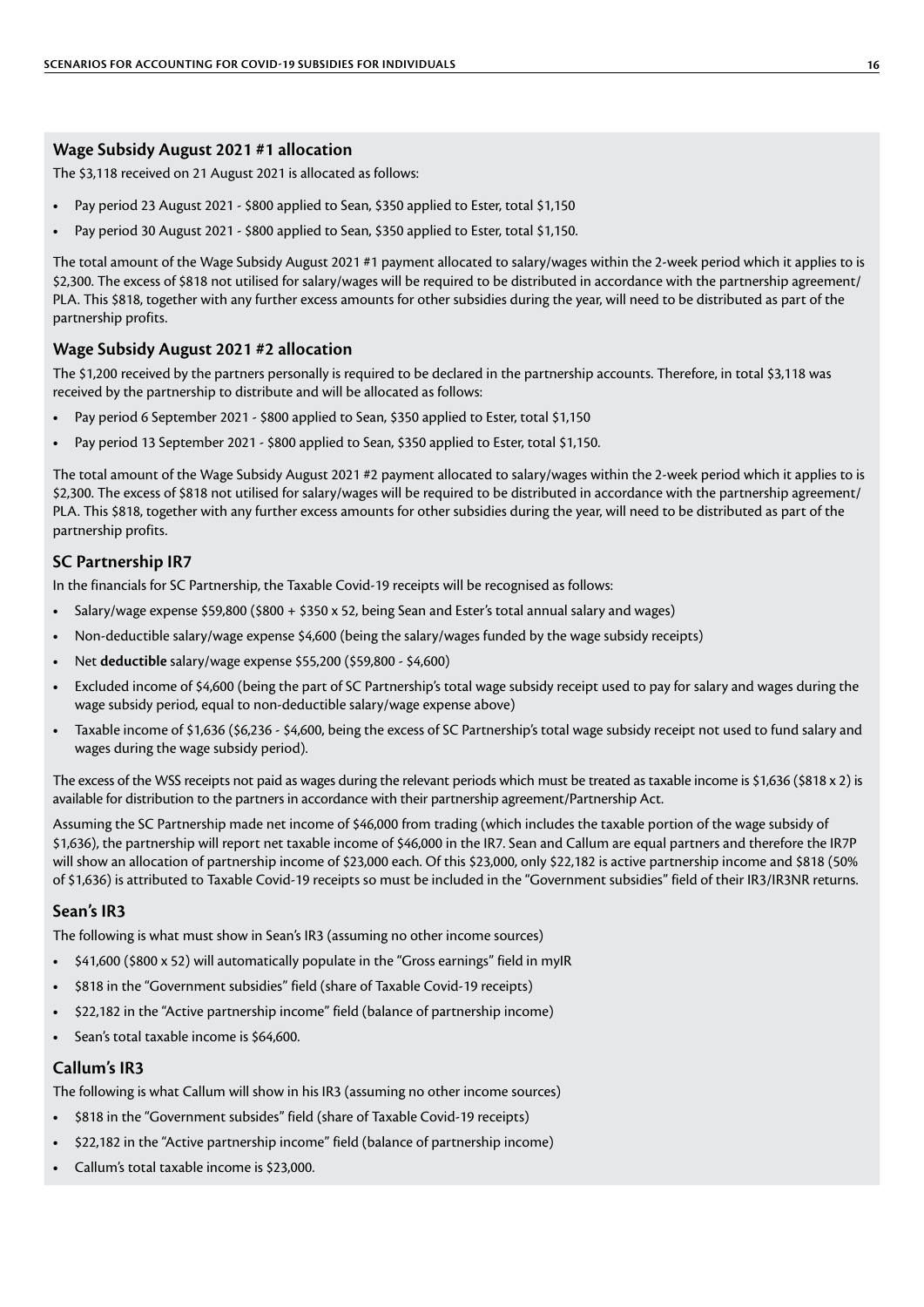#### <span id="page-16-0"></span>**Partnership example – non-working partners/LTC owners**

The Taxable Covid-19 receipts will be taxable income to the partnership and available for allocation in accordance with normal tax rules for partnerships/LTCs.

The partnership/LTC will determine the net income to be allocated to each partner/LTC owner and this will be represented in the IR7 and IR7P/IR7L.

Once the allocation is determined, this will then need to be split further to determine the 'active partnership income' or 'LTC income' and the portion funded by the Taxable Covid-19 receipt that is to be included in the respective partner/LTC owners IR3/IR3NR to ensure Taxable Covid-19 receipts are included in the **"Government subsidies"** field and ACC is not charged on the Taxable Covid-19 receipt amount.

*Refer example below for the M & T Partnership.*

#### **M & T Partnership**

M & T Partnership submitted Wage Subsidy August 2021 applications (rounds #1 to # 8) for Mohammed and Taji as partners. A total of \$19,200 (\$9,600 each) was paid to the partnership. Neither Mohammed nor Taji are working partners so do not receive a salary or wage during the year.

The wage subsidies received by the M & T Partnership is taxable income to the partnership and will be available for allocation via net profits. The net profit (income) of the partnership was \$62,000 from trading. This figure includes the \$19,200 wage subsidy receipts that were not paid out as salary and wages. The partnership will report net taxable income of \$62,000 in the IR7.

Mohammed and Taji are equal partners according to their partnership agreement and therefore the IR7P will show an allocation of partnership income of \$31,000 each (of which \$9,600 each represents the Taxable Covid-19 receipts passed on and required to be reported separately).

Mohammed and Taji will each declare the following in their respective IR3s (assuming no other income sources):

- **•** \$9,600 in the "Government subsidies" field this may pre-populate and will need to be checked and confirmed
- **•** \$21,400 in the "Active partnership income" field (being the partnership income of \$31,000 \$9,600 Taxable Covid-19 receipts)
- **•** Total taxable income \$31,000 each (which will match the IR7P).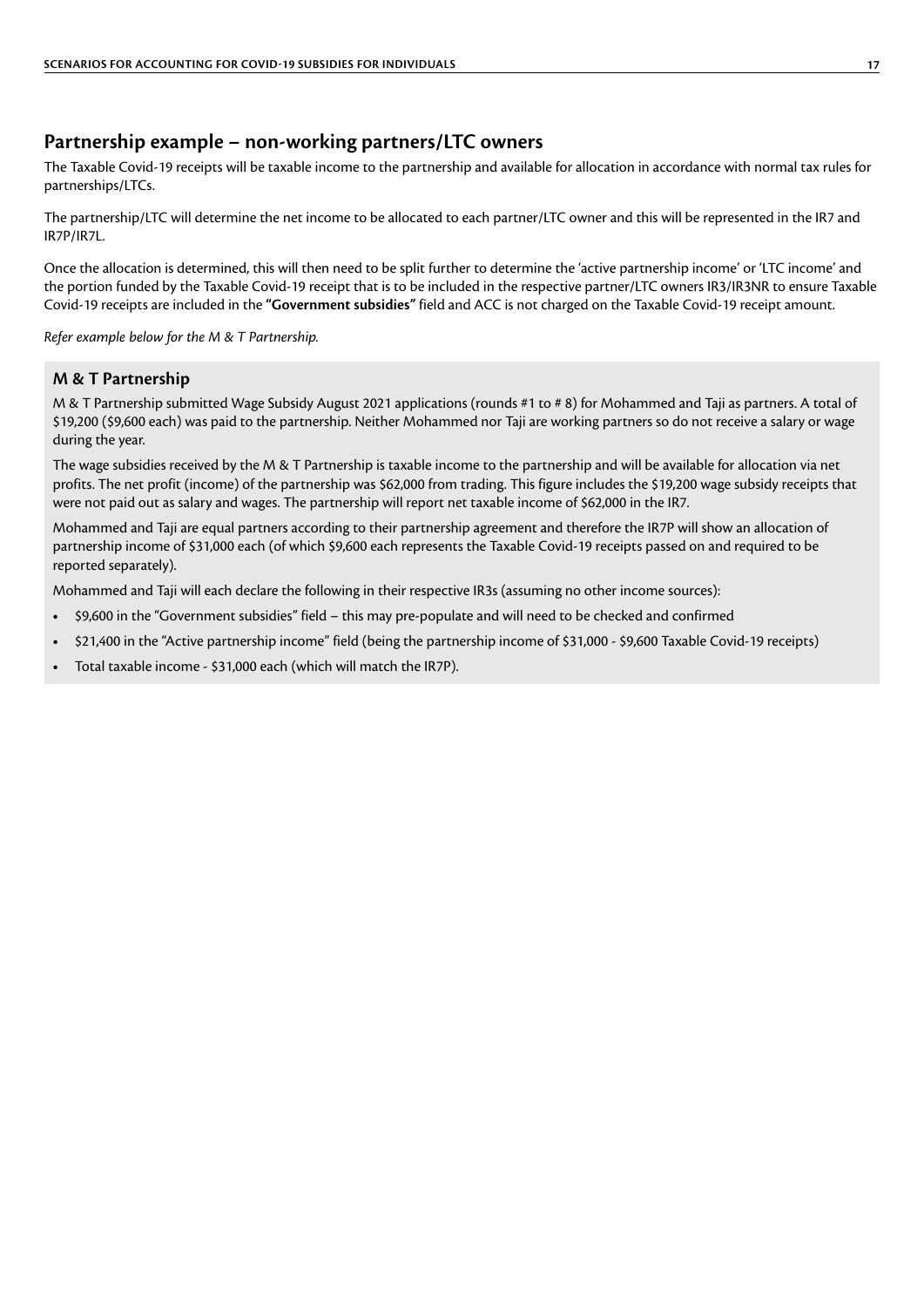### <span id="page-17-0"></span>**Shareholder-employee of company – treated taxable Covid-19 receipt as 100% salary/wages**

Where a company applied for Taxable Covid-19 receipts and included shareholder-employees in the application, the taxation of that Taxable Covid-19 receipt to the shareholder-employee will depend on whether it was included on the Employment Information form and had tax deducted at source or not.

The following examples address the various situations:

- **•** Tax deducted at source
- **•** Tax NOT deducted at source; gross earnings included in Employment Information form
- **•** Tax NOT deducted at source; gross earnings NOT included in Employment Information form (effectively shareholder salary).

#### **Tax deducted at source**

Where the Taxable Covid-19 receipts were passed on to a shareholder-employee as part of their regular salary/wage and it was included on the Employment Information form with tax deducted at source, all of this information will appear in the shareholder's income profile in myIR and will pre-populate into the gross earnings and tax deductions boxes in their IITA. The Taxable Covid-19 receipt amount **does not** need to be included in the **"Government subsidies"** field in their IITA.

*Refer scenario below for Nikau.*

#### **Nikau, shareholder-employee, wages with tax deducted at source**

Nikau is a shareholder in a mechanic business, Repair Shop Ltd, in which he is regularly paid a salary/wage of \$650 per week.

The Repair Shop Ltd applies for the Wage Subsidy August 2021 # 1 payment on 19 August 2021 and receives \$1,200 (\$600 per week x 2) for Nikau. The Repair Shop Limited applies for the remaining Wage Subsidy August 2021 #2 to #8 payments every fortnight thereafter and receives a total of \$9,600 from MSD in the period 19 August 2021 to 25 November 2021 which it must pass on to Nikau (declarations made to MSD). As Nikau is paid regular wage payments from the company, the wage subsidy is used to fund his wages over the 18-week period the subsidy applies to being 19 August 2021 to 8 December 2021. The subsidy of \$600 per week almost funds all of his weekly salary/wages (\$600 funded by the wage subsidy, \$50 topped up by the company).

The Repair Shop Ltd files its Employment Information forms declaring the wages paid to Nikau in the normal manner through its payroll system. PAYE and Kiwisaver deductions were made on the full wage payment (\$650). For income tax, the WSS receipts are excluded income and salary/wages funded by the wage subsidy are not deductible. In the 2022 financials for Repair Shop Ltd they will report the following:

- **•** Excluded income of \$9,600 which is the full amount of the wage subsidy applied to salary/wages
- **•** Non-deductible salary/wage expense of \$9,600.

When it comes time for Nikau to finalise his IITA, Nikau can see his salary/wage income, partially funded by the WSS in his income profile and this will pre-populate the gross earnings field of his IITA. He does not need to report the WSS separately in the "Government Subsidies" field.

#### **Tax NOT deducted at source; gross earnings included in Employment Information form**

Where the Taxable Covid-19 receipts were included on the Employment Information form but **tax was not deducted at source**, the gross earnings will still appear in the shareholder(s) income profile in myIR and will pre-populate into the gross earnings field in their IITA and the amount of income tax payable will be calculated when the IITA is finalised. The Taxable Covid-19 receipt **does not** need to be included in the **"Government subsidies"** field in their IITA.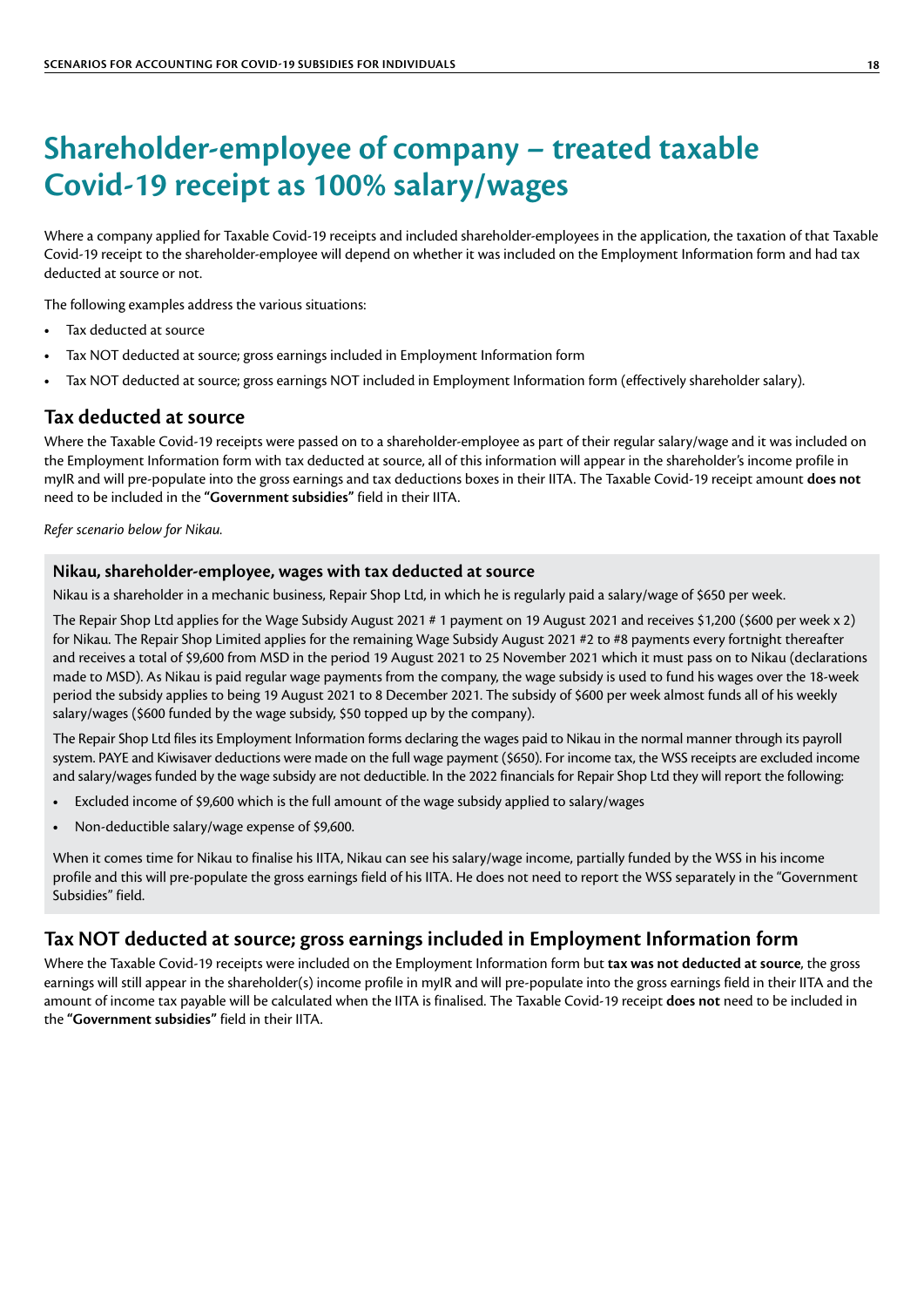#### <span id="page-18-0"></span>**Tax NOT deducted at source; gross earnings NOT included in Employment Information form**

Where a shareholder-employee takes a regular salary/wage from the company, the company should make the necessary PAYE and other tax deductions from the payment and submit Employment Information forms (s RD 3B of the ITA07 does not apply). Where **tax was not deducted at source** when required and the relevant income details were not included on an Employment Information form, the shareholder will be required to report their income from Taxable Covid-19 receipts in the **"Government Subsidies"** field in their IR3/IR3NR (as is required by a shareholder-employee taking an annual salary).

*Refer scenario below for Shazmeen.*

#### **Shazmeen, shareholder employee, regular salary without tax deducted at source**

Shazmeen is a shareholder in an IT company, IT Solutions Ltd, from which she regularly takes \$1,500 per week from the company (\$78,000 for the year).

IT Solutions Ltd applies for the Wage Subsidy August 2021 #1 to #8 payments listing Shazmeen as an employee and receives a total of \$9,600 WSS payments from MSD. It also received a Short-term Absence Payment (STAP) of \$359 for Shazmeen on 15 December 2021. It must pass these on to Shazmeen (declaration made to MSD at time of application). IT Solutions Ltd is not registered as an employer and has not used the PAYE system to pay Shazmeen.

For income tax, the receipt is excluded income (to the extent paid out as shareholder salary) and the portion of the shareholder salary funded by the wage subsidy is not deductible.

Since it was not processed through the PAYE system, the income will not appear in Shazmeen's gross earnings in the income profile in myIR or her IR3. The Taxable Covid-19 receipts of \$9,959 (\$9,600 + \$359) are required to be reported in the "Government subsidies" field on her IR3 and the balance of the income taken from the business in the "Shareholder-employee salary" field.

#### **Company financials/tax return**

In the 2022 financials for IT Solutions Ltd they will report the following:

- **•** Excluded income of \$9,959 which is the full amount of the Taxable Covid-19 receipts (required to be passed on as shareholder salary)
- **•** Shareholder salary \$78,000 (\$1,500 x 52 weeks)
- **•** Non-deductible shareholder salary expense of \$9,959
- **•** Net **deductible** shareholder salary expense of \$68,041 (\$78,000 \$9,959).

The IR4S will show the following:

**•** Shareholder salary/non-taxed shareholder remuneration of \$78,000

#### **Shareholder-employee IR3/IR3NR return**

Shazmeen will report the following in his 2022 IR3 (assuming no other income):

- **•** \$9,959 in the "Government subsidies" field this should pre-populate
- **•** \$68,041 in the "Shareholder-employee salary" field
- **•** Shazmeen's total taxable income is \$78,000.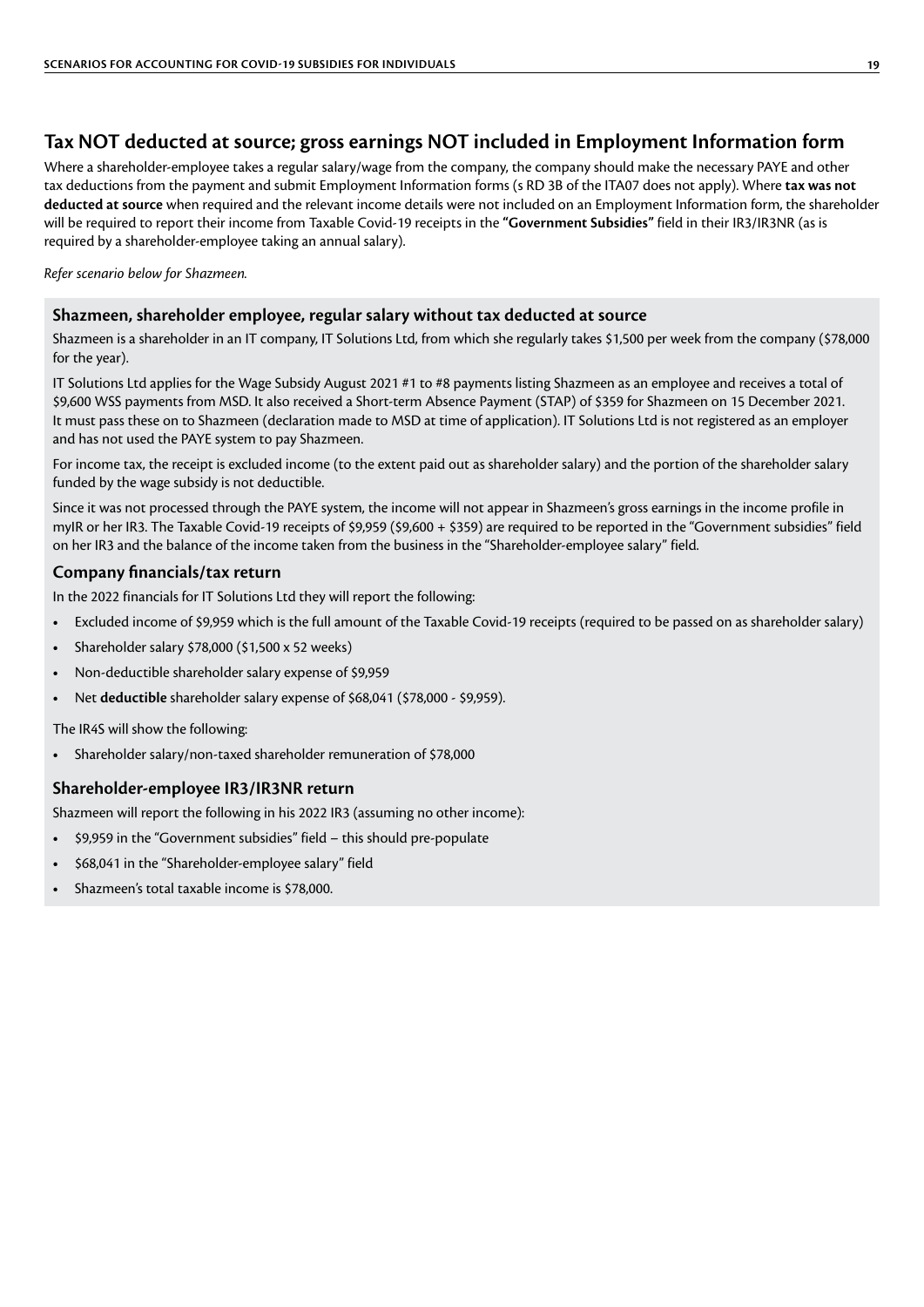### <span id="page-19-0"></span>**Shareholder-employee of company – treated taxable Covid-19 receipt as 100% shareholder salary**

Where a company applied for Taxable Covid-19 receipts which included shareholder-employees in the application, the treatment of the WSS, LSS and STAP for shareholder-employees depends on whether they take a regular salary/wage from the business. Regardless of how a shareholder-employee derives income from the business, the business is required to pass the Taxable Covid-19 receipts on to the employees (including shareholder-employees) listed in its applications.

If the shareholder-employee takes a regular salary or wage from the business, the business is required to use the WSS, LSS or STAP to pay that regular salary/wage, deduct tax at source and include the relevant information on the Employment Information forms (refer discussion in the previous section).

Where the shareholder-employee does not take a regular salary or wage, it must be paid to them as a shareholder salary at year end. This is **required even if the company is in a loss position or if the shareholder salary allocation would put the company into a loss position** due to the requirements of the Covid-19 support payments/declarations made at the time of application.

The amount of the shareholder salary funded by the Taxable Covid-19 receipts must be returned in the **"Government Subsidies"** field on the shareholder-employee's IR3/IR3NR return. This should pre-populate into the field. The balance of the shareholder salary will be reported in the "Shareholder-employee Salary" field on the return.

*Refer scenario below for NPC Limited.*

#### **NPC Limited – 100% shareholder salary**

NPC Ltd submitted Wage Subsidy August 2021 applications #1 to #8 for five full-time staff. Two of those listed in the application are shareholder-employees, Nellie and Pania who do not draw a regular salary/wage, only an annual shareholder salary. The first application was submitted on 19 August 2021 and every fortnight after that.

NPC Ltd received \$6,000 (\$1,200 each person) for each Wage Subsidy August 2021 application. A total of \$48,000 was received over the 8 applications. The wage subsidies were required to be passed on to the named applicants over the 18-week period from 19 August 2021 to 8 December 2021 which the subsidies apply to. In this time, no salary/wages were paid to the shareholder-employees, but the full amount received for the employees \$28,800 (which accordingly had PAYE and other deductions made) was used to subsidise their salary/wages. The remaining amount of \$19,200 for Nellie and Pania is required to be passed on to them as a shareholder salary (\$9,600 each).

The total salary and wage bill for NPC Ltd for the three employees for the 2022 year was \$109,200.

A shareholder salary is required to be declared for each of the shareholder-employees, Nellie and Pania, which at a minimum must be an amount equal to the wage subsidy received for each of them (\$9,600). The company was able to pay a shareholder salary of \$40,000 each to Nellie and Pania.

#### **Company financials/tax return**

In the 2022 financials for NPC Ltd they will report the following:

- **•** Excluded income of \$48,000 which is the full amount of the WS received
- **•** Shareholder salary of \$80,000 (\$40,000 x 2)
- **•** Salary/wage expense of \$109,200 (other employees)
- **•** Non-deductible salary/wage expense of \$28,800 (subsidies passed on to employees)
- **•** Non-deductible shareholder salary expense of \$19,200 (subsidies passed on to shareholders).

The IR4S will show the following:

**•** Shareholder salary (non-taxed remuneration) of \$40,000 each

#### **Shareholder-employees IR3/IR3NR returns**

Nellie and Pania will be required to report their shareholder salary (part funded by the wage subsidy), in their respective IR3s as follows:

- **•** \$9,600 in the "Government subsidies" field being the WS received this should pre-populate but if not is required to be added manually
- **•** \$30,400 in the "Shareholder-employee salary" field, being the shareholder salary amount not funded by the WS (\$40,000 \$9,600)
- **•** \$40,000 total taxable income each assuming no other income sources.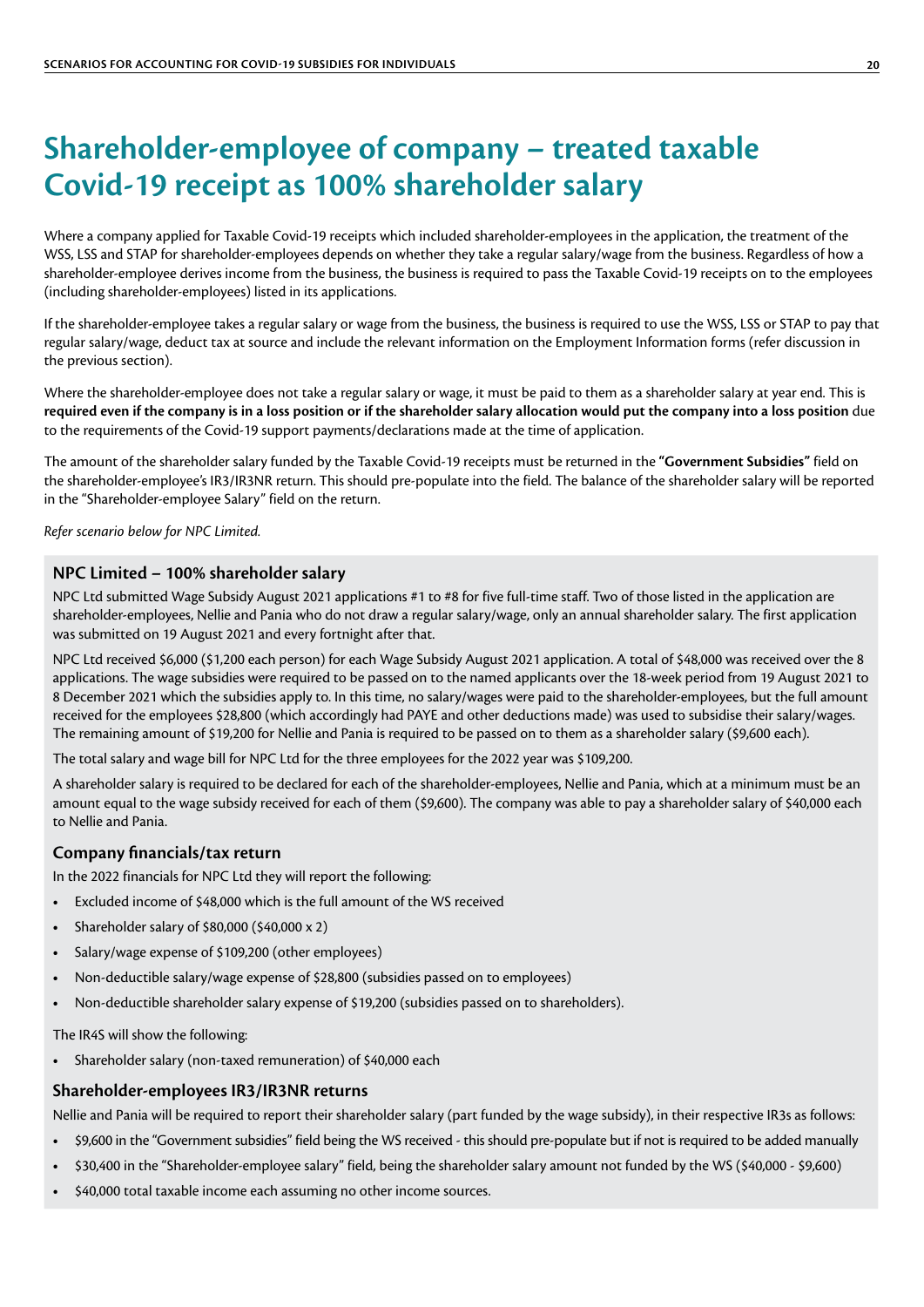### <span id="page-20-0"></span>**Shareholder-employee of company – part salary/wages & part shareholder salary**

Where a company applied for Taxable Covid-19 receipts which included a shareholder-employee(s) in the application, the company should continue to pay the shareholder-employee(s) their regular salary/wages and make the necessary PAYE and other tax deductions.

Where the shareholder-employee's regular salary/wage is less than the weekly subsidy amount that was received for the relevant wage subsidy period (e.g. their standard wage is \$400 per week but the subsidy received on their behalf was \$600 per week), part of the subsidy will be applied to the regular salary/wage and the balance applied as a shareholder salary (applying the treatment in s RD 3C of the ITA07).

The portion that is required to be treated as a shareholder salary does not have tax deducted at source (e.g. \$200, using the example below) will be required to be returned in the **"Government subsidies"** field in their IR3/IR3NR. The balance that was paid out as salary and wages will show as gross earnings in their IR3/IR3NR.

*Refer scenario below for Khaled and Daniel*

#### **Khaled and Daniel, mix of shareholder-employee income**

N2021 Ltd is an engineering company which submitted a Wage Subsidy August 2021 #1 application on 19 August 2021 for seven full-time staff and received \$8,400 the same day. Further Wage Subsidy August 2021 applications were submitted every fortnight thereafter (#2 to #8). In total the company received \$67,200 (\$8,400 x 8) for the seven staff which was required to be passed on during the 18-week wage subsidy period (19 August 2021 and 8 December 2021). Two of those listed in the application are shareholder-employees, Khaled and Daniel, who drew a regular salary/wage of \$400 per week each over the 18-week wage subsidy period.

Khaled was also listed on a Short-term Absence Payment (STAP) application dated 28 February 2022 and \$359 received was received by the company to pass on to Khaled as part of his salary/wages. In February 2022, the company was no longer paying regular salary/wages to Khaled and Daniel therefore this was not passed on with taxed deducted at source.

The total Taxable Covid-19 receipts paid to the company was \$67,559. The total passed on to the five employees via their salary/wages which accordingly had PAYE and other tax deductions was \$48,000 (all employees are paid amounts greater than the subsidy received for them). In addition, the total wage subsidies passed on to Khaled and Daniel via their salary/wages, which accordingly had PAYE and other tax deductions at source, was \$14,400 (\$7,200 each – being their standard \$400 weekly salary/wage x 18 weeks). Therefore, in total \$62,400 (\$48,000 + \$14,400) of the wage subsidies received by the company were passed on with tax deducted at source. The balance of \$4,800 was not passed on and relates to the shareholders (whose salary/wages were less than the subsidy amount). This amount must be passed to them as a shareholder salary (where not refunded to MSD). Khaled must be allocated a shareholder salary of at least \$2,759 (\$2,400 + \$359) and Daniel at least \$2,400.

The total salary/wage bill for the company for the 2022 year was \$245,600.

The company was able to pay an end of year shareholder salary of \$50,000 each to Khaled and Daniel. Of this, \$2,759 and \$2,400 were funded by the subsidies and must be declared in the Government subsidies field of their IR3/IR3NR return.

#### **Company financials/tax return**

In the 2022 financials for N2021 Ltd they will report the following:

- **•** Excluded income of \$67,559 which is the full amount of the subsidies received
- **•** Shareholder salary of \$100,000 (\$50,000 x2)
- **•** Salary/wage expense of \$245,600
- **•** Non-deductible salary/wage expense of \$62,400 (wage subsidies passed on to employees and shareholder-employees)
- **•** Non-deductible shareholder salary expense of \$5,159 (\$4,800 wage subsidies passed on to shareholder-employees + \$359 STAP for Khaled)
- **•** The net salary/wages and shareholder salary deductions claimed for income tax are \$278,041 (\$100,000 + \$245,600 \$62,400 \$5,159).

The IR4S will show the following:

**•** Shareholder salary (non-taxed remuneration) of \$50,000 each.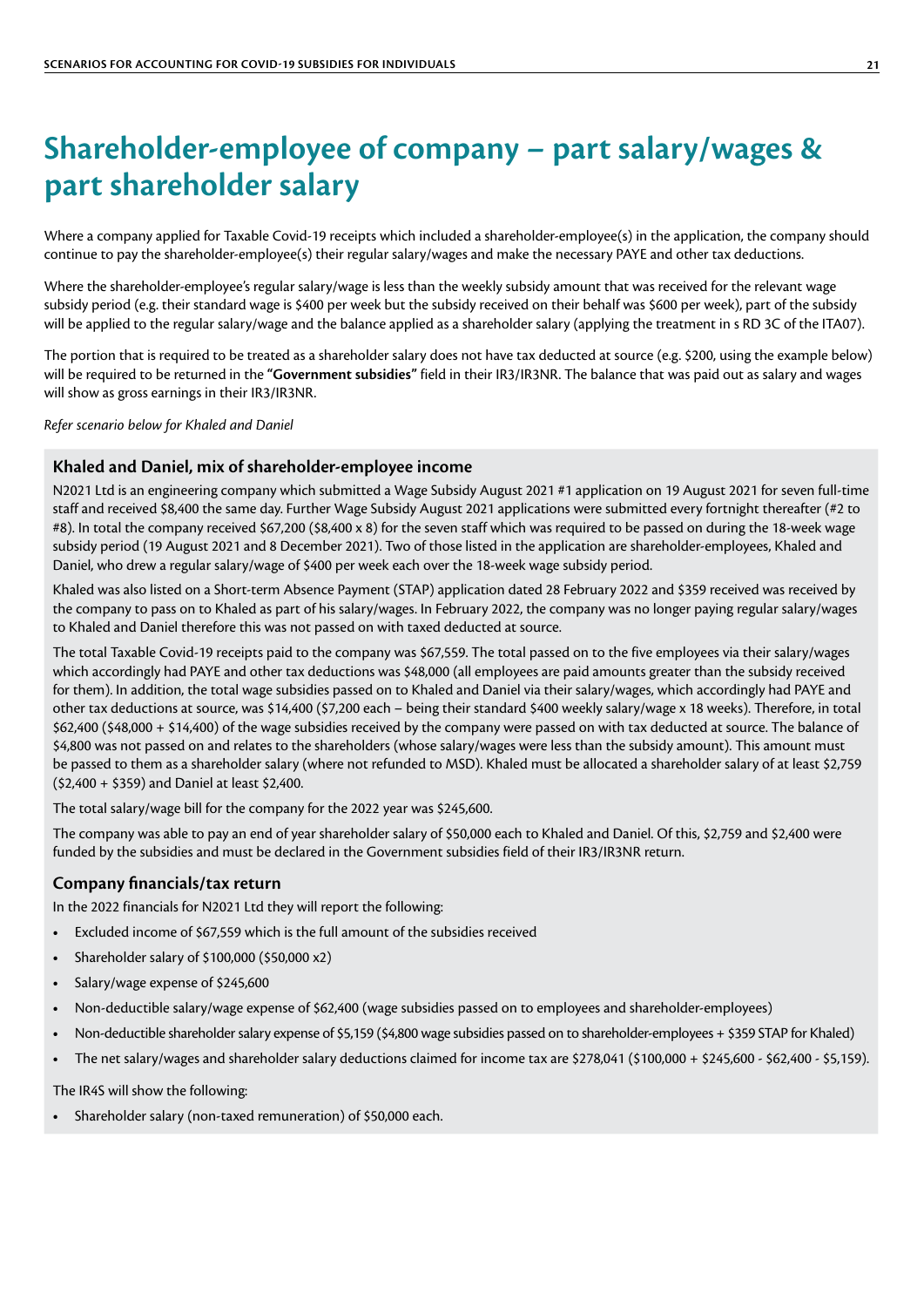#### **Shareholder-employees IR3/IR3NR returns**

The salary/wages received by Khalid and Daniel through the Employment Information schedules with tax deducted at source will already pre-populate into their IR3 return in the gross earnings field.

The amounts required to be reported in their respective IR3s are as follows (assuming no other income):

#### **Khalid**

- **•** \$17,200 will pre-populate as "Gross earnings" (\$400 x 43, salary/wages partially funded by wage subsidy; tax deducted at source)
- **•** \$2,759 will need to be included in the "Government subsidies" field, being the balance of the wage subsidy received + STAP (without tax deducted at source)
- **•** \$47,241 will need to be included in the "Shareholder salary" field, being the shareholder salary amount not funded by the excess wage subsidy and STAP (\$50,000 - \$2,759)
- **•** \$67,200 total taxable income.

#### **Daniel**

- **•** \$17,200 will pre-populate as "Gross earnings" (\$400 x 43, salary/wages partially funded by wage subsidy; tax deducted at source)
- **•** \$2,400 will need to be included in the "Government subsidies" field, being the balance of the wage subsidy received + STAP (without tax deducted at source)
- **•** \$47,600 will need to be included in the "Shareholder- salary" field, being the shareholder salary amount not funded by the excess wage subsidy (\$50,000 - \$2,400)
- **•** \$67,200 total taxable income.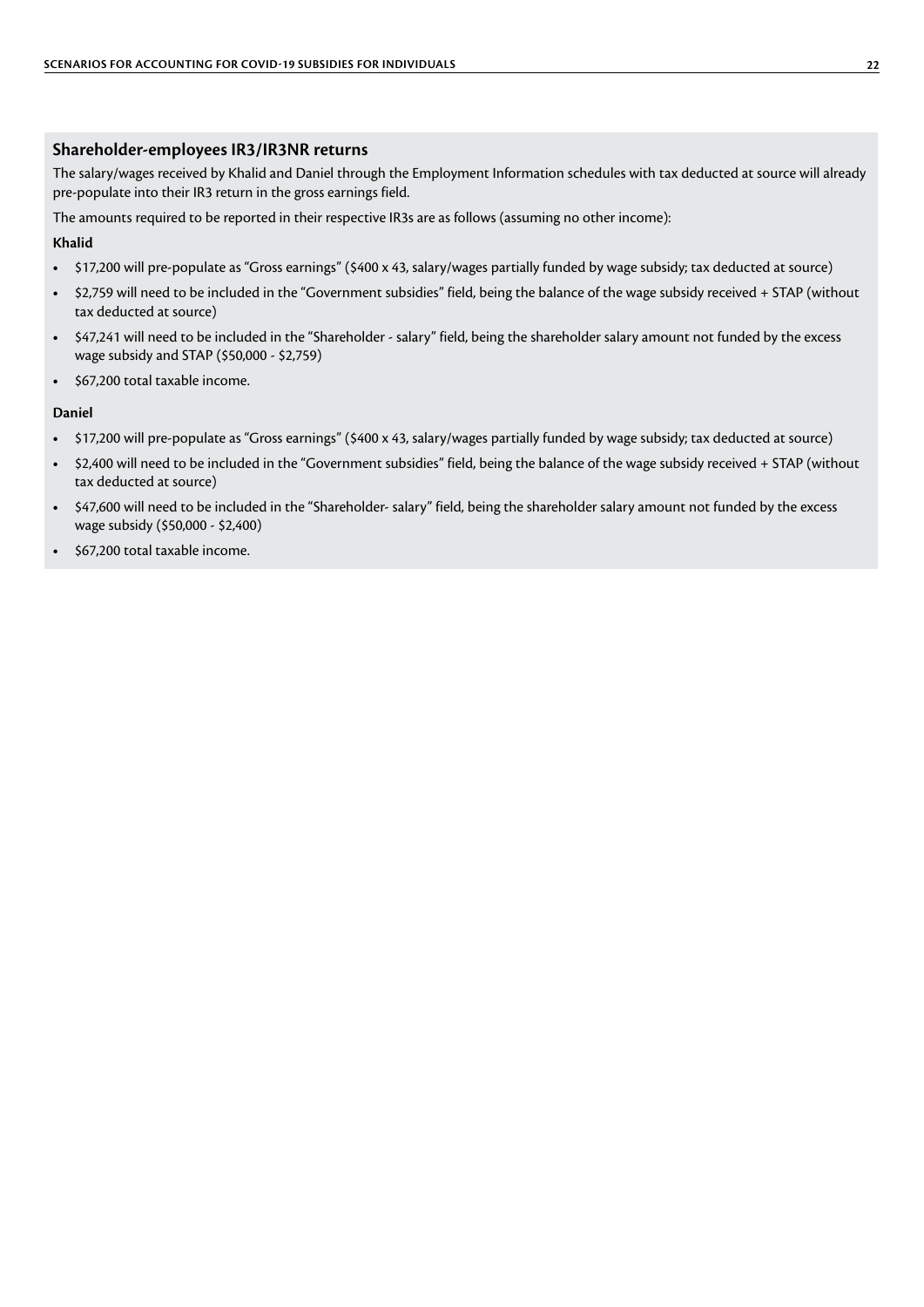### <span id="page-22-0"></span>**Directors/chairpersons/executive office holders**

Where a director, chairperson, or executive office holder received a Taxable Covid-19 receipt, either directly or indirectly via an entity with which they are associated to, the subsidy/grant received is taxable. Typically, such amounts are schedular payments and will have withholding tax deducted and returned via the PAYE system.

If the director, chairperson, or executive office holder received the subsidy without tax deducted at source (e.g. not passed on via the PAYE system), it must be included in the **"Government subsidies"** field of their IITA.

#### **Jordan, tax deducted at source**

Jordan is a director at Get Lost Ltd and typically receives a \$3,000 director's fee every month. A Wage Subsidy August 2021 #1 application was submitted by Get Lost Ltd on 24 August 2021 which named Jordan as an employee in the application. Get Lost Ltd continued to pay Jordan his director fee of \$3,000 per month in August and September 2021 and correctly deducted withholding tax on the payments.

Jordan can see these schedular payments (which fully utilised the wage subsidy attributed to him) along with the withholding tax deducted in his income profile in myIR.

Jordan doesn't need to do anything further regarding the wage subsidy received as the income will already appear in his IITA.

#### **Alana, tax NOT deducted at source**

Alana is a director at Expo Ltd. Alana does not receive regular director's fees from Expo Ltd. Expo Ltd applied for and received the fulltime Wage Subsidy August 2021 #1 and #2 payment for Alana (\$1,200 each). Expo Ltd passed the full \$2,400 onto Alana as a lump sum without tax deducted. As a result, this does not appear in her income profile in myIR.

Alana will need to include the \$2,400 wage subsidy receipt in the "Government Subsidies" field of her 2022 IITA.